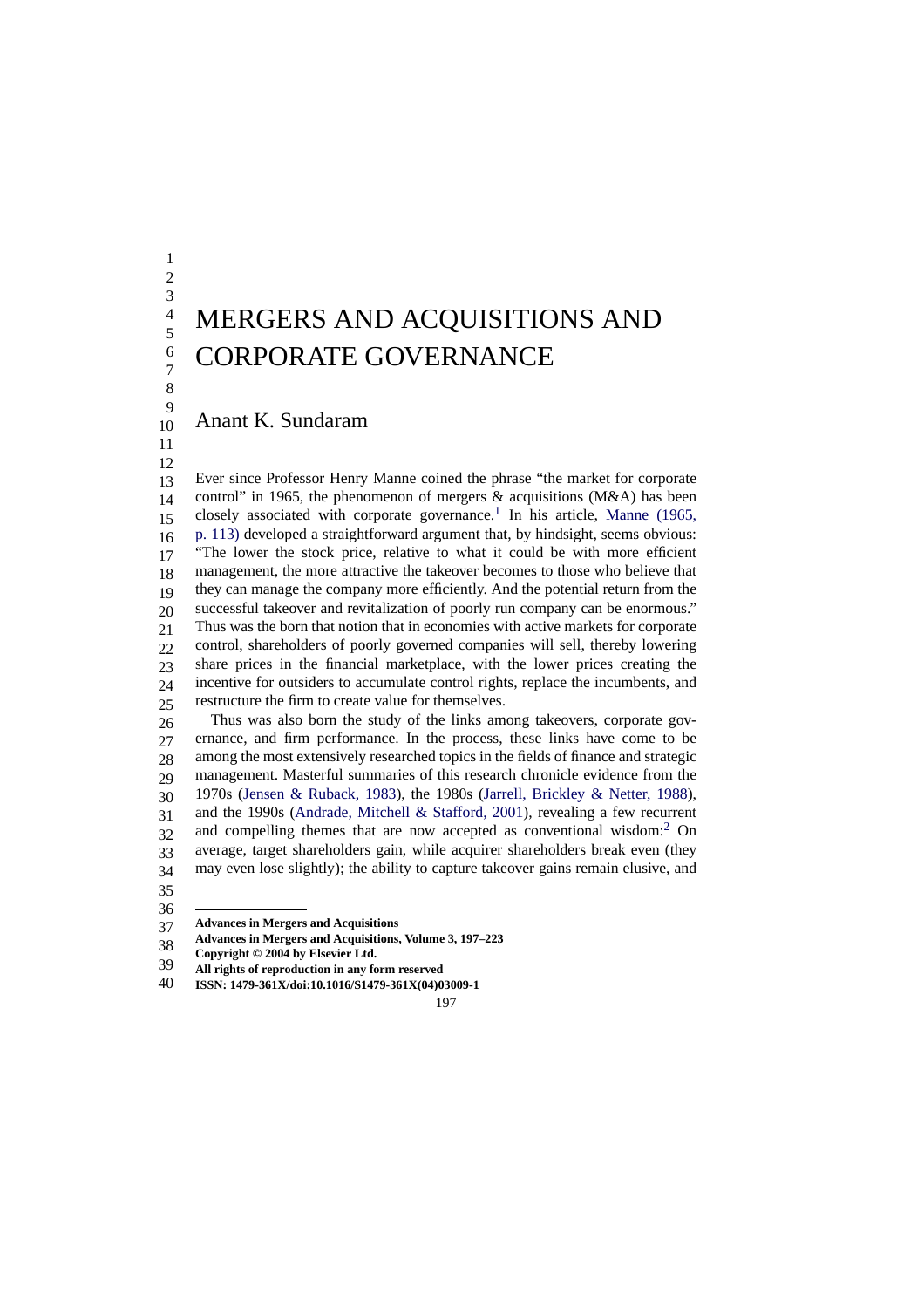1 2 3 4 5 6 7 8 9 value creation is difficult – acquirers should prepare to be disappointed; hubris, empire-building, and overconfidence are as common a set of takeover motivations as are synergy gains; combined acquirer and target shareholder wealth effects are positive; the medium of exchange matters: announcements of stock-based acquisitions send negative market signals, while that of cash-based acquisitions send small positive signals; poorly performing targets are more likely to be subject to takeover bids; bad bidders may subsequently become potential takeover targets themselves. Many of these issues have been addressed in great depth in the companion chapters in this Volume.

10 11 12 13 14 15 16 17 18 19 20 21 22 Buying and selling companies and divisions entail perhaps the most important set of decisions in the life of a firm, involving as it does a set of consequences that are interlinked with just about every aspect of a firm's strategy and operations, even its very existence. In the past two decades M&A has arguably become the most important means by which firms the world over are implementing strategies to grow their businesses. During the period January 1980 to January 2000, worldwide, there were nearly 70,000 completed M&A transactions for a total US\$ value approaching \$9 trillion (we will examine the data there in more detail later). During this period, transactions that involved just a U.S. firm as either an acquirer or a target accounted for well over half of the number and nearly 70% in value, suggesting that the U.S. market for corporate assets is by far the most mature.<sup>3</sup> [To](#page-22-0) put these numbers in perspective, consider that the U.S. economy accounts for about a third of the world's GDP.

23 24 25 26 27 28 29 30 31 32 33 The purpose of this Chapter is to examine the market for corporate control from the standpoint of its links to corporate governance. Specifically, it seeks to examine the following questions: What role does M&A play in corporate governance? How does this role complement or conflict with the role that other governance mechanisms can play? What are the theoretically postulated governance roles for M&A, and how well have these postulates been borne out in practice? Is the conventional wisdom really correct  $-$  i.e. is it indeed true that markets perceive value-creation from M&A with skepticism? What do we know about the types of M&A that can *create* value for the acquirer? Conversely, are there situations in which M&A activity could mask or even encourage poor governance practices? How can we identify such types of M&A?

34 35 36 37 38 39 40 Admittedly, this is an ambitious menu. Hence, it would be somewhat foolish to presume that we can comprehensively address every single one. This Chapter has a more modest goal: That goal is to attempt to *adequately* address the answers to these questions. In the process of doing so, some selectivity is unavoidable. In particular, it is important to distinguish between governance issues that arise in the case of the acquirer (e.g. the type of asset bought, price paid, the role of CEO motivations, the medium of exchange, the role of the board) versus those that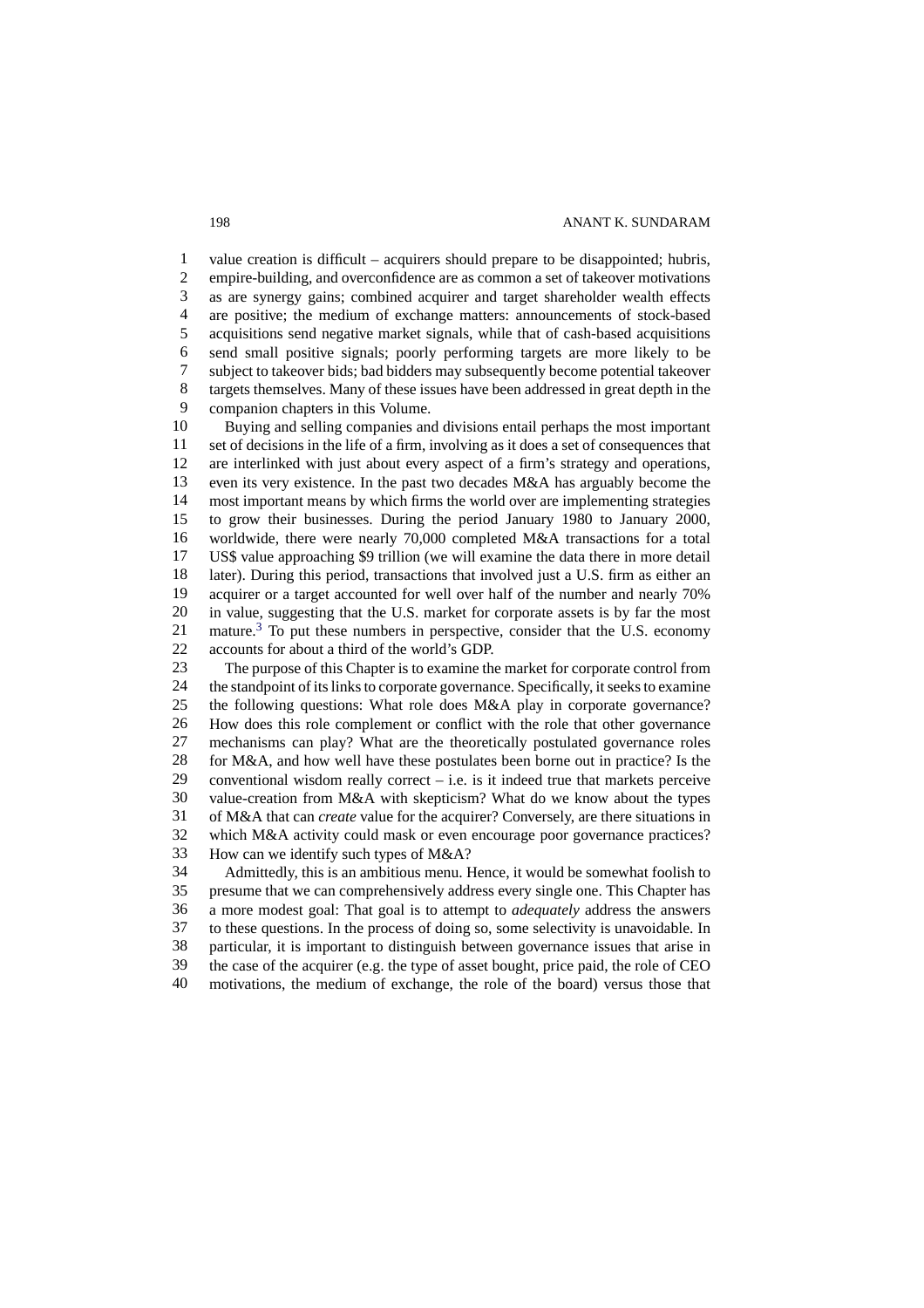1 2 3 4 5 6 7 arise in the case of the target (e.g. the use and abuse of takeover defenses, the role change-of-control compensation contracts, the role of various Delaware court rulings, the role of alternative constituency statutes). This Chapter will primarily focus on the former, i.e. governance issues that arise in the case of the acquiring firm. We will address target-related governance issues only in passing. Moreover, with some initial exceptions, most of the detailed evidence in this Chapter will focus on what we know from the U.S. context.

8 9 10 11 12 13 14 15 16 17 18 19 20 21 22 The Chapter is structured as follows. First, with a view to make it self-contained, it begins with a definition of "corporate governance," discusses the menu of mechanisms by which the corporation can be governed, and examines the role that M&A plays. It then marshals aggregate U.S. and non-U.S. evidence on the number, values, and types of completed M&A activity worldwide, starting with 1980 with a view to draw broad inferences for the links between M&A and corporate governance. Next, it examines the evidence on market reactions to specific types of M&A announcements to get a sense of how – and more importantly, why – particular types of M&A might be viewed by financial markets as reflecting value-creating governance practices while others reflect governance shortcomings. It summarizes the evidence, and examines the implications of the evidence – both the aggregate evidence and that based on market reactions – for boards and managements of both acquirers and targets (the latter only briefly). The Chapter concludes with a brief discussion of the challenges that lie ahead.

- 23 24
- 25 26

27 28

## **CORPORATE GOVERNANCE AND ROLE OF M&A**

*Corporate Governance: A Definition*

29 30 31 32 33 "Corporate governance" refers to the top management process that manages and mediates value creation for, and value transference among, various corporate claimants (including the society-at-large), in a context that simultaneously ensures accountability toward these claimants [\(Sundaram, Bradley, Schipani & Walsh,](#page-26-0) [2000, p](#page-26-0). 112).

34 35 36 37 38 39 40 Several key aspects of the definition are worth noting. Corporate governance is a process rather than an outcome. Governance is explicitly in the *top management* realm. Corporate governance practices define the role of the boards and officers of the corporation, and account for a considerable portion of the job description of a CEO. In the modern corporation, at least in principle, no major strategy can be formulated for implementation without it being vetted and approved by the board. The definition emphasizes both *value creation* and *value transference*.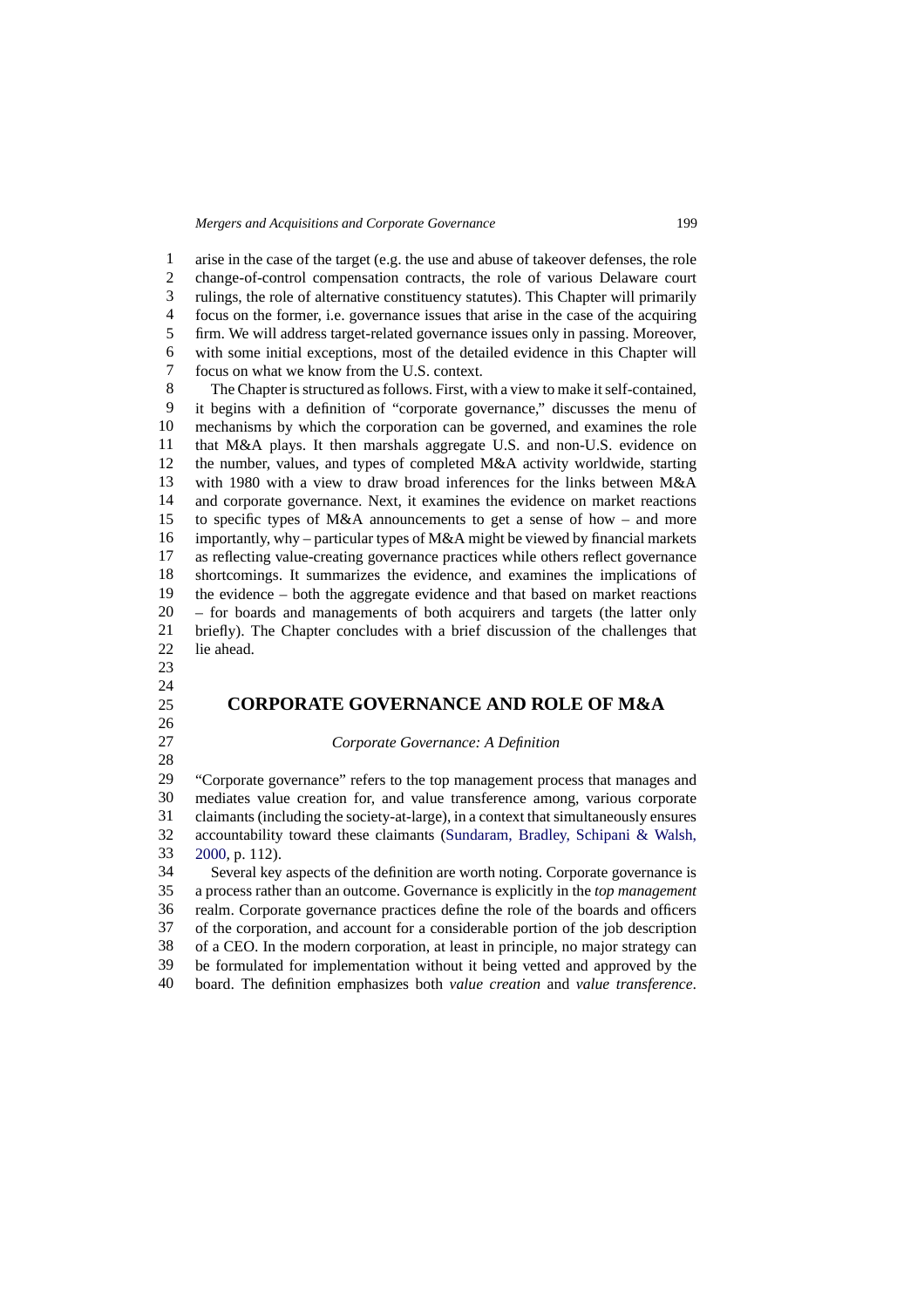1 2 3 4 5 6 7 8 9 10 Value creation is the basic purpose of all corporate activity. While the concept of "value" is left vague in the definition above, it captures the idea of economic value and hence, "profits," and, in turn, *efficiency*. Obviously, a necessary condition of "good" governance is a focus on profits and efficiency. However, the existence of value implies the existence of economic rents, and in the presence of multiple claimants, they raise distributional issues. Good governance therefore also implies, even require, some form of "fair" and "equitable" value distribution. Thus, as with all large socio-economic questions, the methods and avenues to deal with questions of both efficiency and equity are at the heart of governance.

11 12 13 14 15 16 17 18 19 The definition also emphasizes the role of both *claimants* and *accountability*. The claimants in the corporation are stakeholders who, through either their implicit or explicit economic relationships with the firm, stake a claim to corporate revenues and cash flows. Such claimants include shareholders, employees, customers, creditors, suppliers, competitors, and even the society-at-large. Governance is a two-way street. As the corporation is responsible for its stakeholders, governance practices also simultaneously determine the process by which the firm's stakeholders (including the society-at-large) monitor and control the firm.

20 21 22 23 24 25 26 27 28 In much of the finance and strategic management literature, the definition of corporate governance has been viewed through the lens of an "agency" problem resulting from the separation of ownership and control between the firm and its capital providers.<sup>4</sup> [Ho](#page-22-0)wever, as we see from the definition above, corporate governance is much more than simply the relationship between the firm and its capital providers. CEOs and boards surely concern themselves with a much larger menu of issues. We can obtain a better understanding of why (and how) as we examine the main external and internal mechanisms of corporate governance.

29

- 30
- 31 32

## *Mechanisms of Corporate Governance and the Role of M&A*

33 34 35 36 37 38 Governance mechanisms can be broadly grouped into those that are *internal* to the firm, and those that are *external*. Although both sets of mechanisms are present in many instances, we can view them as being substitutes: If internal mechanisms ensure that the corporation is well-governed, external mechanisms presumably need to play a background role. The role of external mechanisms become more important when internal mechanisms fail or are deficient.

39 40 The most important *internal* mechanisms of corporate governance are: the structure and role of the boards, the role of the CEO vis-à-vis the board, the nature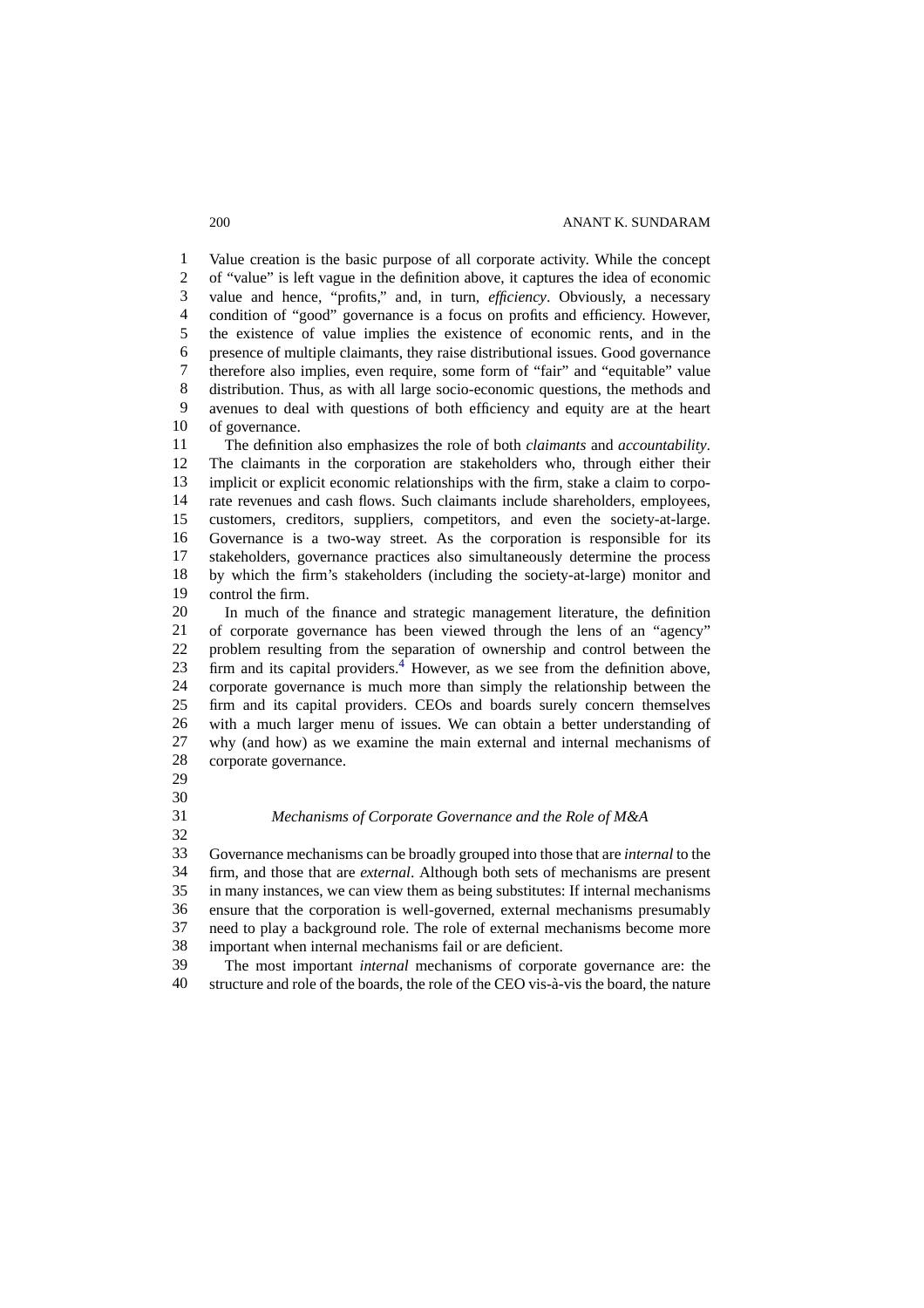1 2 3 4 5 6 7 8 9 10 11 12 13 14 15 16 17 18 19 20 21 22 23 24 25 26 of employment practices, and the nature of internal control systems and incentive systems in place to measure and reward the performance of employees of the firm. The role of boards in the governance process is central. In most corporate economies, it is the board of directors that is charged with the task of mediating and managing the trade-offs among stakeholders, the task of approving strategy and budgets, and the task of setting compensation. The board is also responsible for ensuring that the firm acts in a legal and socially responsible manner. Key questions in understanding the role of boards include issues of board composition, board size, whether non-equity constituencies are represented, and whether the board is independent. CEOs, as the ultimate go-betweens for company management and boards, play a crucial role in governance. For example, are they just responsible for the executive functions in the firm or are they also in control of the board, its appointment, and its actions? Compensation and control systems are important in that they are responsible for aligning the reward (and punishments) systems to the goals of the firm. For instance, are managers paid with fixed salaries and bonuses, or are they also compensated with stocks and stock options? The latter type of compensation would presumably better align managers' and shareholders' interests, if the goal of the firm is to create shareholder value. Similarly, what is the role of performance-related versus performance-unrelated compensation (such as golden parachutes for top management in the event of a change of control)? The internal governance issue that is perhaps the most important from the standpoint of the day-to-day operations of the firm is the nature of employment practices. Typical questions here include: How are employees hired and promoted? How is their human capital built and retained? How long do they stay with the firm? Does the firm have a relationship-based contract with its employees, or does it hire and fire at will?

27 28 29 30 But all of these internal mechanisms operate in an external environment. There are at least four important *external* mechanisms of corporate governance: capital markets, product markets, managerial labor markets, and the market for corporate control.

31 32 33 34 35 36 37 38 39 40 External capital markets – both equity and debt markets – exercise discipline both because firms have to subject themselves to its scrutiny when they wish to raise external funds, and because financial markets help determine the structure of equity ownership. The source of product market discipline is obvious: In competitive economic systems, firms that cannot consistently produce (relative to their competition) cheaper, faster, better, and more innovative products that the consumer demands will not survive. Competition will ensure that only the "fit" survive. Similarly, managerial labor markets ensure that managers from better-performing firms will be rewarded and worse-performing firms penalized by their "price" in the marketplace.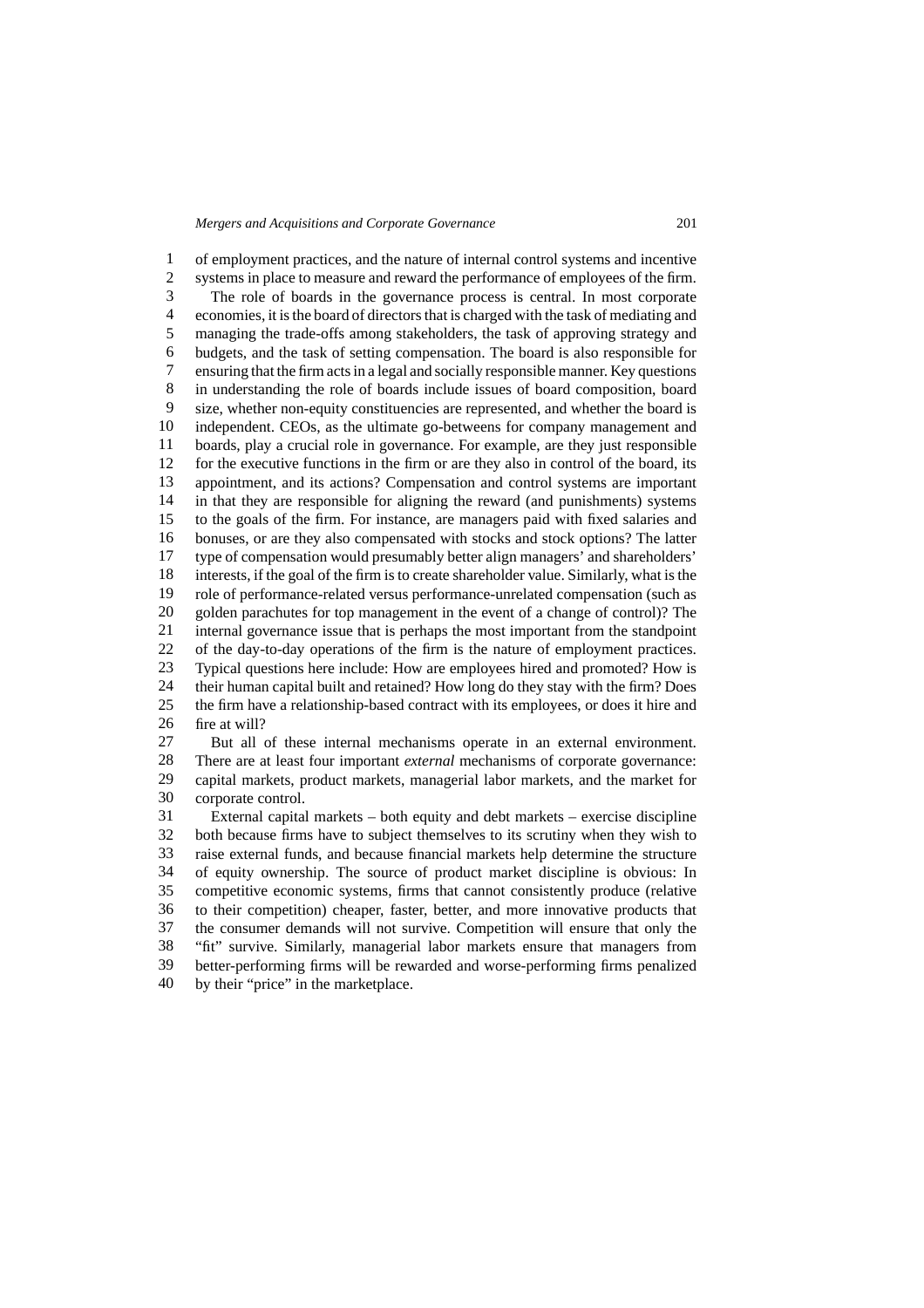1 2 3 4 5 6 7 8 9 10 11 12 13 Arguably, the most important and prevalent external mechanism of governance and the most widely discussed in both the finance and strategy literatures – at least in the Anglo-American system of corporate governance – is the role played by the market for corporate control. As we have already noted, with an active market for corporate control, shareholders of poorly governed companies can sell their shares, thereby lowering share prices in the financial marketplace, with the lower prices creating the incentive for outsiders to accumulate control rights, replace the incumbents, and restructure the firm. This market ensures that underperformers and their managers will get weeded out through acquisitions, and that acquiring firms will extract higher value and synergies from these firms by putting them to more efficient uses; i.e. by reducing costs and increasing revenues. An active market for corporate control ensures that such a threat will be present, and the threat is presumed to be sufficient to ensure governance discipline.

14 15 16 17 18 19 20 21 22 The arguments for an effective market for corporate control implicitly assume that: (1) There will always be the credible threat of a hostile takeover that will act as a substitute for failures in internal mechanisms of governance, and those that managerial labor markets, financial markets, and product markets do not or cannot correct; (2) The institutional environment that consists of regulations and laws, or takeover defenses that targets can mount, will not inhibit the existence of such a threat; and (3) Such takeovers will be done for the "right" reasons, i.e. for the reason that markets ensure that assets will be put to their most efficient uses.

23 24 25 26 27 28 29 30 31 32 33 34 35 36 37 38 39 40 We cannot take for granted that these assumptions always hold. The threat of hostility can disappear for numerous reasons. Potential acquirers may be unwilling or unable to use the method of hostile takeover if they are using stock rather than cash as the medium of exchange. If a private (as opposed to public) target acquisition is being considered, hostility may not be an option since such targets often have a majority (as in the case of an owner-managed private firm) or even 100% (as in the case of a division of a larger company) equity owner who can exercise the right not to sell. The target firm can respond with defenses such as poison pills (shareholder rights plans that issue new shares to non-threatening shareholders in the event of someone acquiring a "control" threshold), white knight strategies (preemptively seeking out a friendly buyer), poison outs (clauses in target's debt or other contracts that get triggered by a change of control), crown jewel strategies (selling off attractive divisions or assets to others), defensive recapitalizations (loading up with debt by repurchasing shares to make themselves unattractive), greenmail (targeted share repurchases), staggered boards (whereby only a certain proportion of the incumbent board can be removed at any time, thus rendering ineffective the threat of a proxy contest), and so forth. Laws and regulations can also deter the market for corporate control. For instance, nearly 30 U.S. states have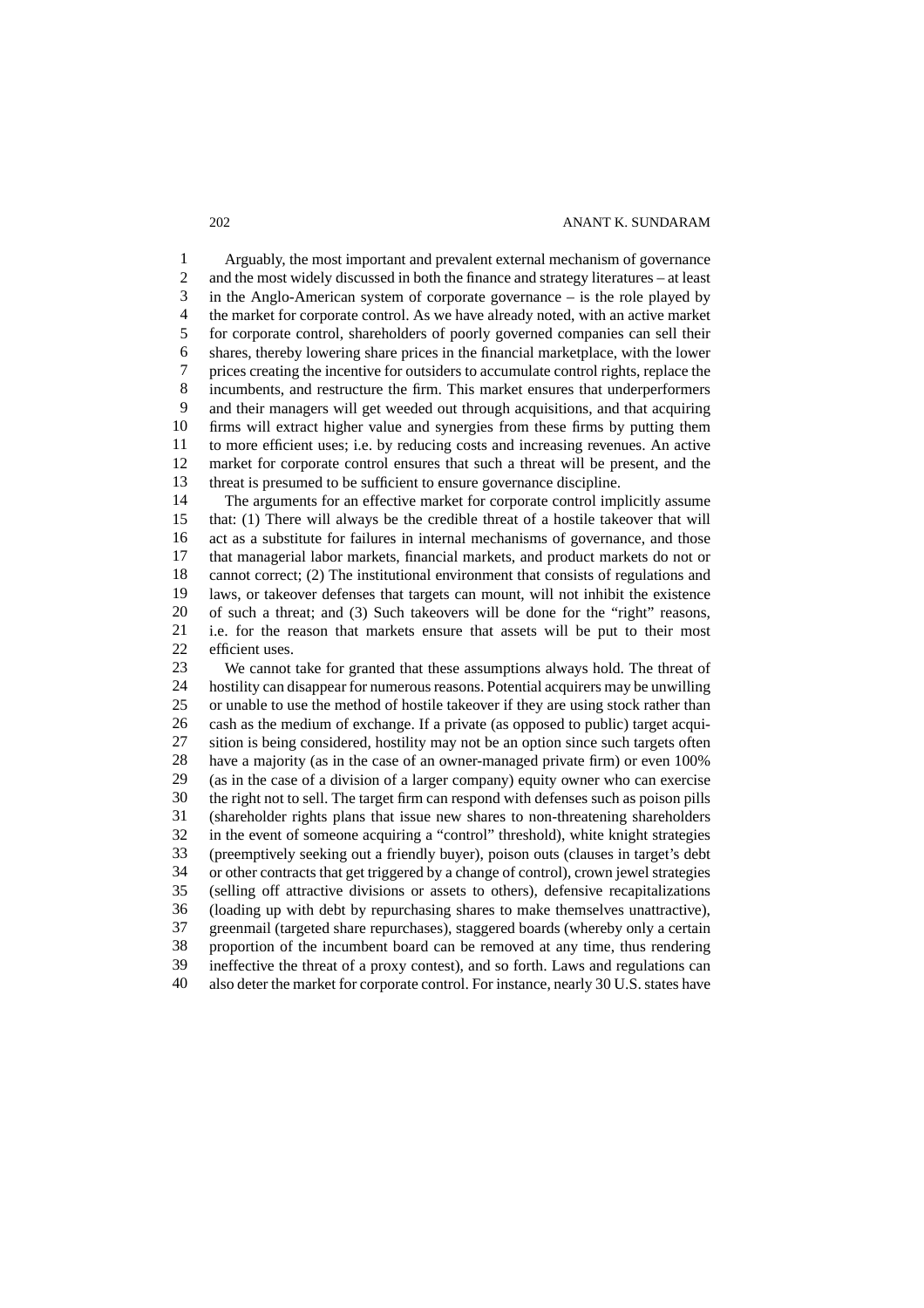1 2 3 4 5 6 7 enacted "alternative constituency" statutes that can thwart an acquirer's moves by appealing to the impact of the takeover on non-shareowning constituencies; many Delaware court rulings (such as those resulting in the "just say no" defense) have given incumbent boards wide berth to reject bids by appealing to possible strategic demerits of the takeover (as they view it); many U.S. states require supermajorities (e.g. Delaware requires 85%) for tender offers to succeed in the event that the target board rejects the offer.

8 9 10 11 12 13 14 15 16 17 18 19 20 21 22 23 Takeover motivations can differ too. While we might like to believe that managers live in a Manne-sian, efficiency- and synergy-seeking world and would not consciously waste trillions of dollars of their owners' wealth, plenty of other motivations are possible. In a persuasive article, [Roll \(1986\)](#page-26-0) examined the sum total of M&A evidence and concluded that perhaps the most compelling explanation for growth by acquisitions is CEO hubris.<sup>5</sup> [Sim](#page-23-0)ilarly, [Shleifer and](#page-26-0) [Vishny \(2001\)](#page-26-0) argue that many acquisitions are, in fact, "stock-market driven" – i.e. managers capitalize on their temporarily overvalued stock prices to pursue acquisitions only to "tangible-ize" such overvaluation (to coin a word), thus pre-empting the market's subsequent valuation reversal and correction back to fundamentals. Conversations with numerous CEOs and investment bankers over the years reveal yet another common (but rarely researched!) reason: Acquirers want a particular target because they do not want their competitors to have it. Sometimes, less savory reasons, such as being to able to exercise anticompetitive market power or increase top management compensation (since firm size is highly correlated with CEO compensation) leads to acquisitions.

24 25 26 27 28 29 Thus, as with any market-driven phenomenon, the market for corporate control is a double-edged sword. While it can, in principle, be a potent force for correcting managerial inefficiencies and poor governance practices, there are also situations in which it can abet or encourage such practices. We turn next to the aggregate evidence in this regard during the 1980s and the 1990s, with a view to examine which of these two roles it has, in fact, played.

- 30
- 31
- 32
- 33 34

# **STRUCTURE AND TYPES OF M&A ACTIVITY DURING THE 1980s AND THE 1990s**

35 36 37 38 39 40 Although there were at least three other acquisition "waves" in the U.S. during the 20th century, the level, pace, and the worldwide scope of M&A activity that began gathering steam during the early 1980s and, after a brief lull, resumed during the second half of the 1990s was the most impressive. Based on an analysis of the M&A database from Securities Data Corporation, we see from [Table 1](#page-7-0) that there were 68,621 M&A transactions worldwide during these two decades, for a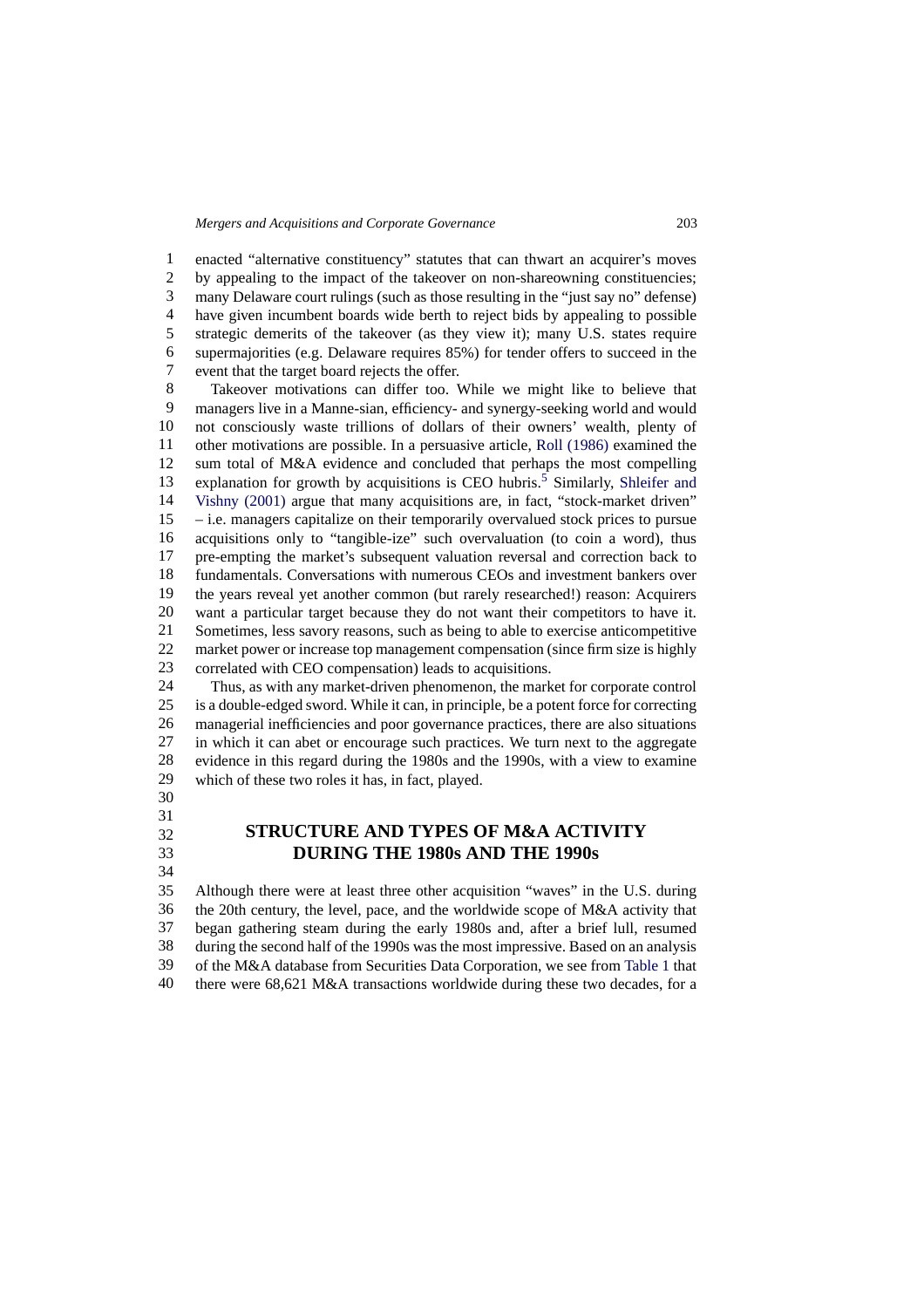<span id="page-7-0"></span>

|                           | Decade         | U.S. Target       |                   | Non-U.S. Target |                   | All Targets         |                    |  |
|---------------------------|----------------|-------------------|-------------------|-----------------|-------------------|---------------------|--------------------|--|
|                           |                | 1980s             | 1990s             | 1980s           | 1990s             | 1980s               | 1990s              |  |
| Number                    |                |                   |                   |                 |                   |                     |                    |  |
| U.S. acquirer             | 1980s<br>1990s | 8569 (66.3%)      | 22921 (41.2%)     | $208(1.6\%)$    | 2892 (5.2%)       |                     |                    |  |
| Non-U.S. acquirer         | 1980s<br>1990s | 1403 (10.9%)      | 2745 (4.9%)       | 2746 (21.2%)    | 27137 (48.7%)     |                     |                    |  |
| All acquires              | 1980s<br>1990s |                   |                   |                 |                   | 12926 (100.0%)      | 55695 (100.0%)     |  |
| Total for 1980s and 1990s |                |                   |                   |                 |                   | 68621               |                    |  |
| Value                     |                |                   |                   |                 |                   |                     |                    |  |
| U.S. acquirer             | 1980s<br>1990s | \$1,248.1 (70.3%) | \$3,684.8 (52.1%) | $$21.2(1.2\%)$  | \$330.6 (4.7%)    |                     |                    |  |
| Non-U.S. acquirer         | 1980s<br>1990s | \$229.6 (12.9%)   | \$534.0 (7.6%)    | \$276.6(15.6%)  | \$2,520.6 (35.7%) |                     |                    |  |
| All acquires              | 1980s<br>1990s |                   |                   |                 |                   | $$1,775.5(100.0\%)$ | \$7,070.0 (100.0%) |  |
| Total for 1980s and 1990s |                |                   |                   |                 |                   | \$8,845.5           |                    |  |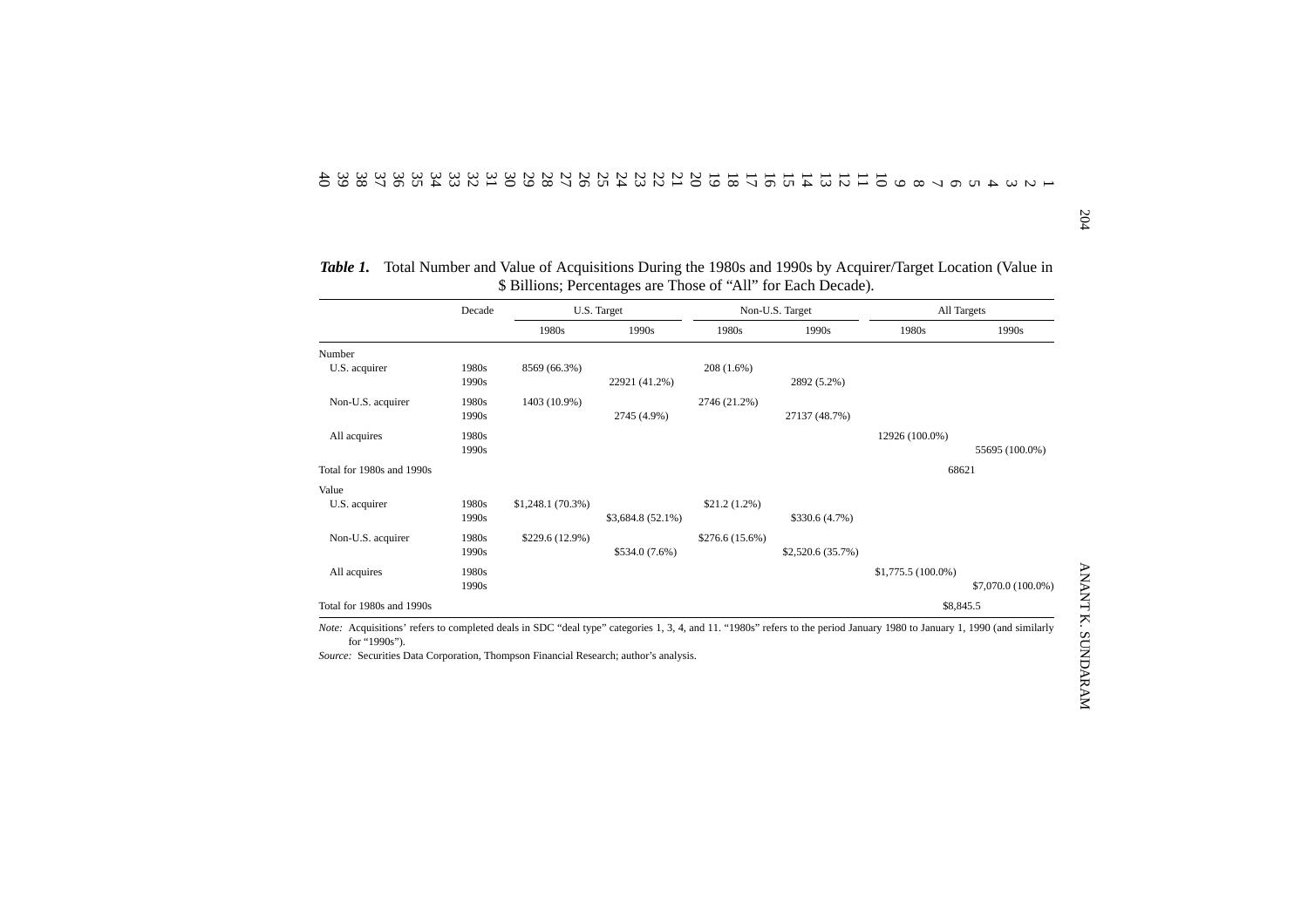1 2 3 4 5 6 7 8 total value US\$8,845 billion.<sup>6</sup> [Of](#page-23-0) this, the 1980s accounted for about one-fifth of the total number and value, while the 1990s accounted for four-fifths. During the 1980s, M&A transactions that involved a U.S. firm as either an acquirer or target accounted for almost 80% of all transactions (and 85% of the value) – in other words, M&A activity that took place outside the U.S. (i.e. non-U.S. targets being acquired by non-U.S. acquirers) accounted for less than one-fifth. Thus, the 1980s was the "U.S." decade of the growth and maturation of M&A as a major tool for strategy implementation.

9 10 11 12 13 14 15 16 However, the rest of the world saw a dramatic rise in M&A activity during the 1990s: The number of non-U.S. acquisitions of non-U.S. targets grew nearly *ten-fold* from about 2,700 in the 1980s to over 27,000 in the 1990s, while it grew slightly less than three-fold in the U.S. during the same periods. During the 1990s, the non-U.S. market for M&A accounted for almost half the total number and almost 36% of the value of all M&A transactions worldwide. Thus, within a decade of the phenomenon maturing in the U.S., it appears to have caught on in the rest of the world too, as a major tool for strategy implementation.<sup>[7](#page-23-0)</sup>

17 18 19 20 21 22 23 24 25 As we will see in more detail in the next section, there is a great bias in a substantial amount of M&A research, in that it has almost exclusively focused on public target acquisitions (i.e. targets whose stocks trade on a public stock exchange). $8$  [The](#page-23-0) reason is that it is easier for researchers to obtain (and therefore analyze) target company data when it is publicly traded, and the implicit presumption is that the insights from such analysis is also applicable to the non-public realm.<sup>9</sup> [But](#page-23-0) there are some important differences for the acquirer in public-target versus non-public target acquisitions, rendering such an assumption questionable (more on this later).

26 27 28 29 30 31 32 33 34 35 In order to examine this further, [Table 2](#page-9-0) breaks down the data in [Table 1](#page-7-0) by public versus non-public target acquisitions. The results are striking: During the two-decade period only 16% of the acquisitions done worldwide were those of public targets; this proportion was 22% in the 1980s, and the relative importance of public target acquisitions declines to 14% during the 1990s. The proportions by value tell a different story. Although public target acquisitions are less than a fifth of the number, reflecting the fact that public companies tend to be much larger than non-public companies and divisions, they account for approximately half of the total value of acquisitions. The data are quite similar for both U.S. and non-U.S. M&A activity.

36 37 38 39 40 Thus, in attempting to understand M&A and its implications for governance from the standpoint of the acquirer, to consciously or otherwise focus just on public targets – as much of the past research has done – is to throw away nearly 58,000 of the approximately 70,000 relevant data points during this period![10](#page-23-0) Doing so jettisons a large slice of the acquisition experience, and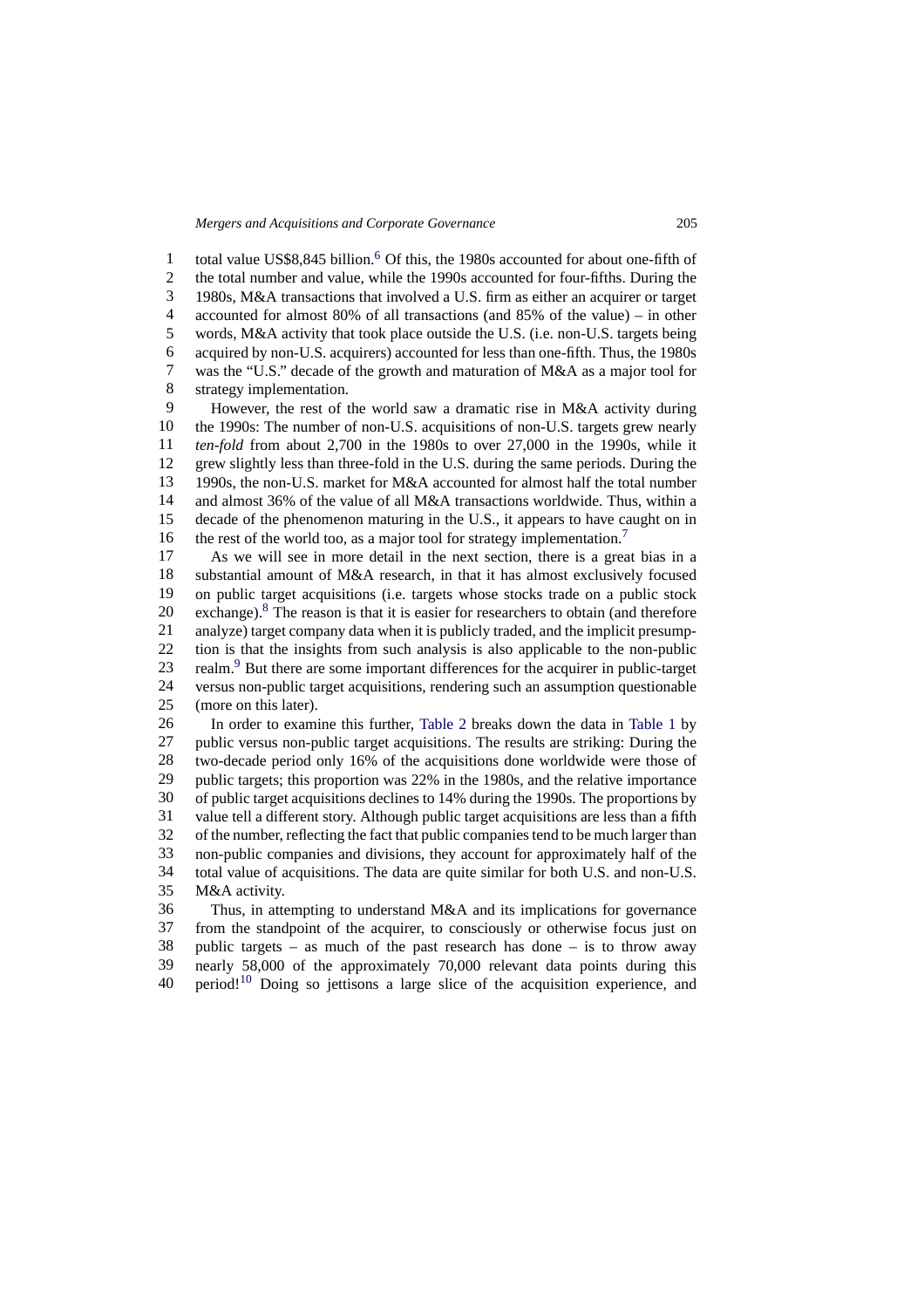|                           | Decade | <b>Public Targets</b> |         | Non-public Targets |         | All Targets |         |
|---------------------------|--------|-----------------------|---------|--------------------|---------|-------------|---------|
|                           |        | Number                | Percent | Number             | Percent | Number      | Percent |
| Number                    |        |                       |         |                    |         |             |         |
| U.S. firms acquiring U.S. | 1980s  | 2076                  | 24.2    | 6493               | 75.8    | 8569        | 100.0   |
| targets                   | 1990s  | 3435                  | 15.0    | 19486              | 85.0    | 22921       | 100.0   |
|                           | Both   | 5511                  | 17.5    | 25979              | 82.5    | 31490       | 100.0   |
| U.S. firms acquiring      | 1980s  | 25                    | 12.0    | 183                | 88.0    | 208         | 100.0   |
| non-U.S. targets          | 1990s  | 399                   | 13.8    | 2493               | 86.2    | 2892        | 100.0   |
|                           | Both   | 424                   | 13.7    | 2676               | 86.3    | 3100        | 100.0   |
| Non-U.S. firms acquiring  | 1980s  | 298                   | 21.2    | 1105               | 78.8    | 1403        | 100.0   |
| U.S. targets              | 1990s  | 329                   | 12.0    | 2416               | 88.0    | 2745        | 100.0   |
|                           | Both   | 627                   | 15.1    | 3521               | 84.9    | 4148        | 100.0   |
| Non-U.S. firms acquiring  | 1980s  | 448                   | 16.3    | 2298               | 83.7    | 2746        | 100.0   |
| non-U.S. targets          | 1990s  | 3976                  | 14.7    | 23161              | 85.3    | 27137       | 100.0   |
|                           | Both   | 4424                  | 14.8    | 25459              | 85.2    | 29883       | 100.0   |
| All acquisitions          | 1980s  | 2847                  | 22.0    | 10079              | 78.0    | 12926       | 100.0   |
|                           | 1990s  | 8139                  | 14.6    | 47556              | 85.4    | 55695       | 100.0   |
|                           | Both   | 10986                 | 16.0    | 57635              | 84.0    | 68621       | 100.0   |
| Value                     |        |                       |         |                    |         |             |         |
| U.S. firms acquiring U.S. | 1980s  | \$649.4               | 52.0    | \$598.7            | 48.0    | \$1,248.1   | 100.0   |
| targets                   | 1990s  | \$2,152.2             | 58.4    | \$1,532.6          | 41.6    | \$3,684.8   | 100.0   |
|                           | Both   | \$2,801.6             | 56.8    | \$2,131.3          | 43.2    | \$4,932.9   | 100.0   |
| U.S. firms acquiring      | 1980s  | \$4.9                 | 23.1    | \$16.3             | 76.9    | \$21.2      | 100.0   |
| non-U.S. targets          | 1990s  | \$121.4               | 36.7    | \$209.1            | 63.3    | \$330.5     | 100.0   |
|                           | Both   | \$126.3               | 35.9    | \$225.4            | 64.1    | \$351.7     | 100.0   |
| Non-U.S. firms acquiring  | 1980s  | \$108.9               | 47.4    | \$120.7            | 52.6    | \$229.6     | 100.0   |
| U.S. targets              | 1990s  | \$302.0               | 56.6    | \$232.0            | 43.4    | \$534.0     | 100.0   |
|                           | Both   | \$410.9               | 53.8    | \$352.7            | 46.2    | \$763.6     | 100.0   |
| Non-U.S. firms acquiring  | 1980s  | \$127.6               | 46.1    | \$149.0            | 53.9    | \$276.6     | 100.0   |
| non-U.S. targets          | 1990s  | \$1,117.4             | 44.3    | \$1,403.2          | 55.7    | \$2,520.6   | 100.0   |
|                           | Both   | \$1,245.0             | 44.5    | \$1,552.2          | 55.5    | \$2,797.2   | 100.0   |
| All acquisitions          | 1980s  | \$890.8               | 50.2    | \$884.7            | 49.8    | \$1,775.5   | 100.0   |
|                           | 1990s  | \$3,693.0             | 52.2    | \$3,376.9          | 47.8    | \$7,069.9   | 100.0   |
|                           | Both   | \$4,583.8             | 51.8    | \$4,261.6          | 48.2    | \$8,845.4   | 100.0   |

<span id="page-9-0"></span>

| <b>Table 2.</b> Number and Value of Acquisitions During the 1980s and 1990s by |  |
|--------------------------------------------------------------------------------|--|
| Target Public Status and Acquirer/Target Location (Value in \$ Billions).      |  |

38 39 *Note:* Acquisitions' refers to completed deals in SDC "deal type" categories 1, 3, 4, and 11. "1980s' refers to the period January 1980 to January 1, 1990 (and similarly for "1990s"). Public' target implies that the target firm is listed on a stock exchange.

40 *Source:* Securities Data Corporation, Thompson Financial Research; author's analysis.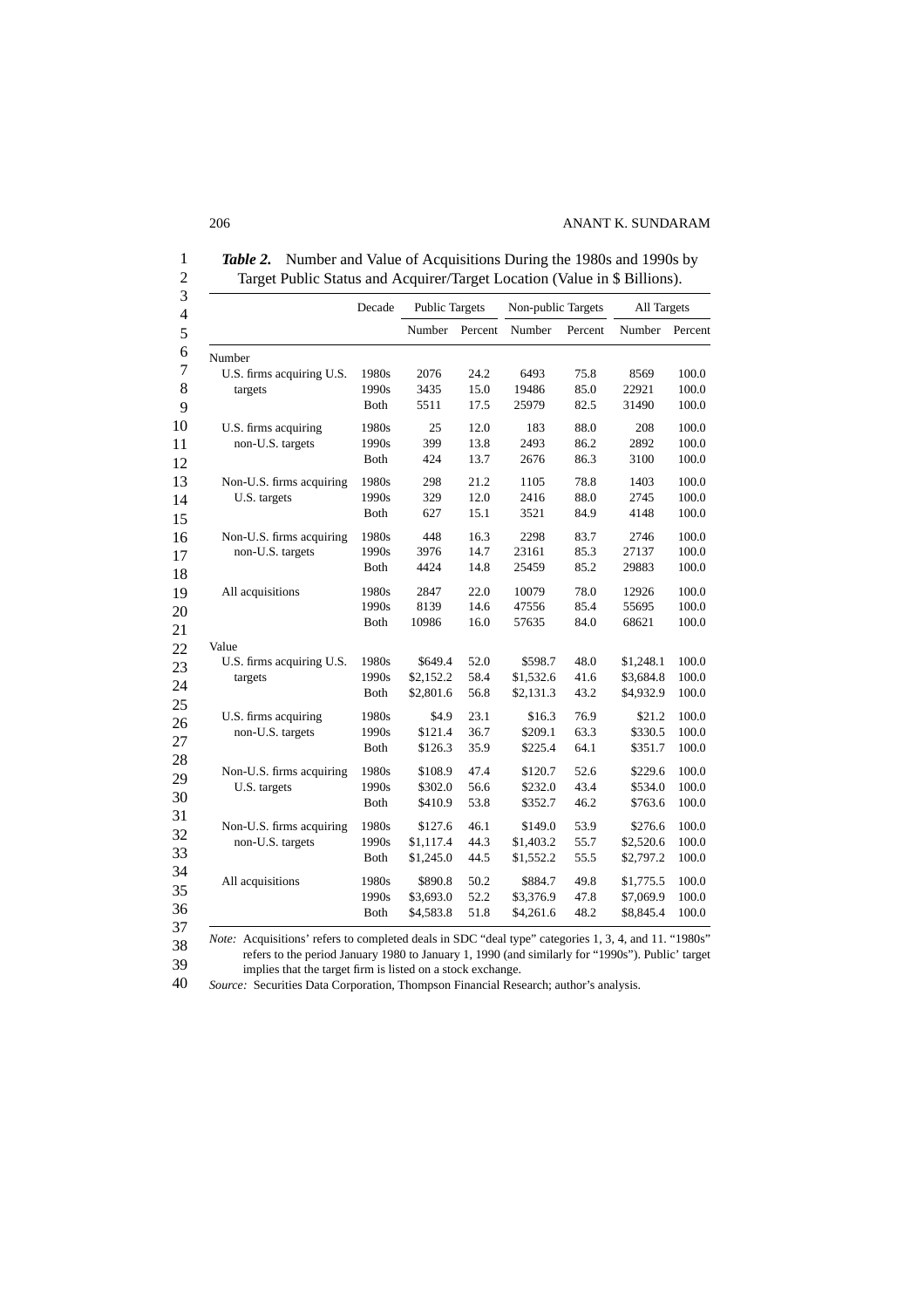hence governance implications associated with that experience, in the life of a

2 3 4 typical acquirer. (We examine differences in market reactions to the two types of acquisitions and their implications for corporate governance in more detail in the next section.)

5 6 7 8 9 10 11 12 13 14 15 16 17 18 19 [Table 3](#page-11-0) examines the data broken down by deal attitude: i.e. whether the acquisition was "hostile" or non-hostile.<sup>11</sup> [Us](#page-23-0)ing the SDC definition of hostility, we see that approximately 5% of the public target acquisitions completed by U.S. acquirers (of U.S. targets) was hostile during the 1980s; this proportion falls to less than  $1.5\%$  during the 1990s.<sup>12</sup> [Ho](#page-23-0)wever, what is quite interesting (and perhaps surprising, since it is often assumed that the institution of the "hostile takeover" is a largely U.S. invention) is that non-U.S. firms undertook relatively more hostile acquisitions (as percentage of total) than U.S. firms did during this period: over 8% of U.S. targets and nearly 11% of non-U.S. targets were acquired in a hostile fashion by non-U.S. acquirers. And unlike the case of U.S. acquirers of U.S. targets, there was no fall-off in the proportion of hostile acquisitions of non-U.S. acquirers of non-U.S. targets. And perhaps unsurprisingly, non-public targets are rarely the object of a hostile takeover; during these two decades, only one-tenth of 1% of all acquisitions worldwide of non-public targets was hostile.

20 21 22 23 24 25 26 27 28 29 30 [Andrade et al. \(2001\)](#page-24-0) and [Holmstrom and Kaplan \(2001\)](#page-25-0) compare the medium of exchange, types of bids, and whether bids are contested for U.S. public targets during the 1980s versus the 1990s. In the 1980s, approximately 33% of all public target acquisitions were done with all stock, and about 46% used at least some stock; these percentages went up to 58 and 71%, respectively, during the 1990s. In the 1980s, there were 1.6 bids made of each deal, while this number fell during the 1990s to 1.2 (and the number of bidders per deal fell from 1.2 to 1.0). They also report that related acquisitions went up from 40% of all deals to 48% between the two periods. [Holmstrom and Kaplan \(2001\)](#page-25-0) note that acquisitions during the 1980s used much more leverage compared to the 1990s, and the 1980s saw high levels of leveraged buyouts (which virtually disappeared in the 1990s).

31 32 Thus, summing up the aggregate evidence from the 1980s in relation to the 1990s, we observe that:

33

1

34 35 M&A activity grew by a factor of four (as measured by the number of deals) during the 1990s compared to the 1980s; M&A activity became a global phenomenon during the 1990s, while it was largely a U.S. phenomenon during the 1980s.

36

37 38 Acquisitions of non-public targets substantially outnumbered those of public targets during both eras, both in the U.S. and abroad; non-public target acquisitions are rarely hostile.

39 40 Hostility declined dramatically in the U.S. during the 1990s relative to the 1980s; contrary to popular belief, non-U.S. firms were not only as (if not more) likely to engage in hostile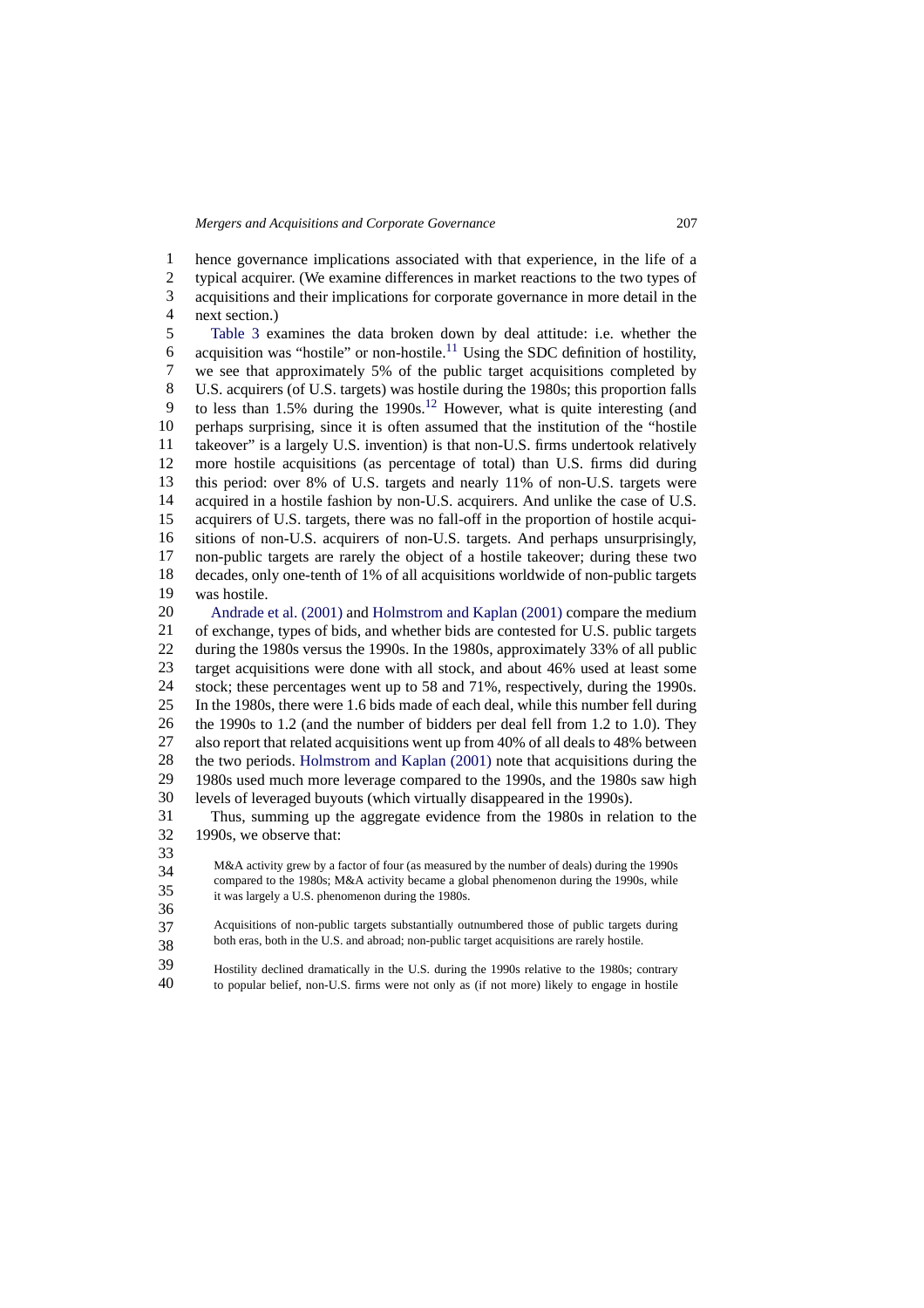<span id="page-11-0"></span>

|                                      | Decade |                   | <b>Public Targets</b>  |                   | Non-public Targets         |                   | All Targets                            |  |
|--------------------------------------|--------|-------------------|------------------------|-------------------|----------------------------|-------------------|----------------------------------------|--|
|                                      |        | Number<br>Hostile | Hostile as<br>% Public | Number<br>Hostile | Hostile as<br>% Non-public | Number<br>Hostile | Hostile as<br>% Public +<br>Non-public |  |
| Number                               |        |                   |                        |                   |                            |                   |                                        |  |
| U.S. firms acquiring                 | 1980s  | 105               | 5.1                    | 6                 | 0.1                        | 111               | 1.3                                    |  |
| U.S. targets                         | 1990s  | 46                | 1.3                    | 3                 | 0.0                        | 49                | 0.2                                    |  |
|                                      | Both   | 151               | 2.7                    | 9                 | 0.0                        | 160               | 0.5                                    |  |
| U.S. firms acquiring                 | 1980s  | $\mathbf{1}$      | 4.0                    | $\mathbf{1}$      | 0.5                        | $\overline{2}$    | 1.0                                    |  |
| non-U.S. targets                     | 1990s  | 16                | 4.0                    | $\mathbf{1}$      | 0.0                        | 17                | 0.6                                    |  |
|                                      | Both   | 17                | 4.0                    | $\overline{c}$    | 0.1                        | 19                | 0.6                                    |  |
| Non-U.S. firms<br>acquiring U.S.     | 1980s  | 25                | 8.4                    | $\overline{c}$    | 0.2                        | 27                | 1.9                                    |  |
| targets                              | 1990s  | $\tau$            | 2.1                    | $\boldsymbol{0}$  | 0.0                        | $\overline{7}$    | 0.3                                    |  |
|                                      | Both   | 32                | 5.1                    | $\overline{c}$    | 0.1                        | 34                | 0.8                                    |  |
| Non-U.S. firms<br>acquiring non-U.S. | 1980s  | 48                | 10.7                   | 13                | 0.6                        | 61                | 2.2                                    |  |
| targets                              | 1990s  | 177               | 4.5                    | 14                | 0.1                        | 191               | 0.7                                    |  |
|                                      | Both   | 225               | 5.1                    | 27                | 0.1                        | 252               | 0.8                                    |  |
| All acquisitions                     | 1980s  | 179               | 6.3                    | 22                | 0.2                        | 201               | 1.6                                    |  |
|                                      | 1990s  | 246               | 3.0                    | 18                | 0.0                        | 264               | 0.5                                    |  |
|                                      | Both   | 425               | 3.9                    | 40                | 0.1                        | 465               | 0.7                                    |  |
| Value                                |        |                   |                        |                   |                            |                   |                                        |  |
| U.S. firms acquiring                 | 1980s  | \$111.0           | 17.1                   | \$1.6             | 0.3                        | \$112.6           | 9.0                                    |  |
| U.S. targets                         | 1990s  | \$54.2            | 2.5                    | \$2.5             | 0.2                        | \$56.7            | 1.5                                    |  |
|                                      | Both   | \$165.2           | 5.9                    | \$4.1             | 0.2                        | \$169.3           | 3.4                                    |  |
| U.S. firms acquiring                 | 1980s  | \$0.2             | 4.1                    | \$0.1             | 0.6                        | \$0.3             | 1.4                                    |  |
| non-U.S. targets                     | 1990s  | \$8.3             | 6.8                    | \$0.1             | 0.0                        | \$8.4             | 2.5                                    |  |
|                                      | Both   | \$8.5             | 6.7                    | \$0.2             | 0.1                        | \$8.7             | 2.5                                    |  |
| Non-U.S. firms<br>acquiring U.S.     | 1980s  | \$44.2            | 40.6                   | \$0.1             | 0.1                        | \$44.3            | 19.3                                   |  |
| targets                              | 1990s  | \$5.5             | 1.8                    |                   | 0.0                        | \$5.5             | 1.0                                    |  |
|                                      | Both   | \$49.7            | 12.1                   | \$0.1             | 0.0                        | \$49.8            | 6.5                                    |  |
| Non-U.S. firms<br>acquiring non-U.S. | 1980s  | \$37.3            | 29.2                   | \$4.7             | 3.2                        | \$42.0            | 15.2                                   |  |
| targets                              | 1990s  | \$80.7            | 7.2                    | \$1.0             | 0.1                        | \$81.7            | 3.2                                    |  |
|                                      | Both   | \$118.0           | 9.5                    | \$5.7             | 0.4                        | \$123.7           | 4.4                                    |  |
| All acquisitions                     | 1980s  | \$192.7           | 21.6                   | \$6.5             | 0.7                        | \$199.2           | 11.2                                   |  |
|                                      | 1990s  | \$148.7           | 4.0                    | \$3.6             | 0.1                        | \$152.3           | 2.2                                    |  |
|                                      |        |                   | 7.4                    |                   | 0.2                        |                   | 4.0                                    |  |

| <b>Table 3.</b> Hostile Acquisitions During the 1980s and 1990s by Target Public |
|----------------------------------------------------------------------------------|
| Status and Acquirer/Target Location (Value in \$ Billions).                      |

38 39 *Note:* "Acquisitions" refers to completed deals in SDC "deal type" categories 1, 3, 4, and 11. "1980s" refers to the period January 1980 to January 1, 1990 (and similarly for "1990s"). "Public" target implies that the target firm is listed on a stock exchange. "Hostile" is as defined by the SDC database.

40 *Source*: Securities Data Corporation, Thompson Financial Research; author's analysis.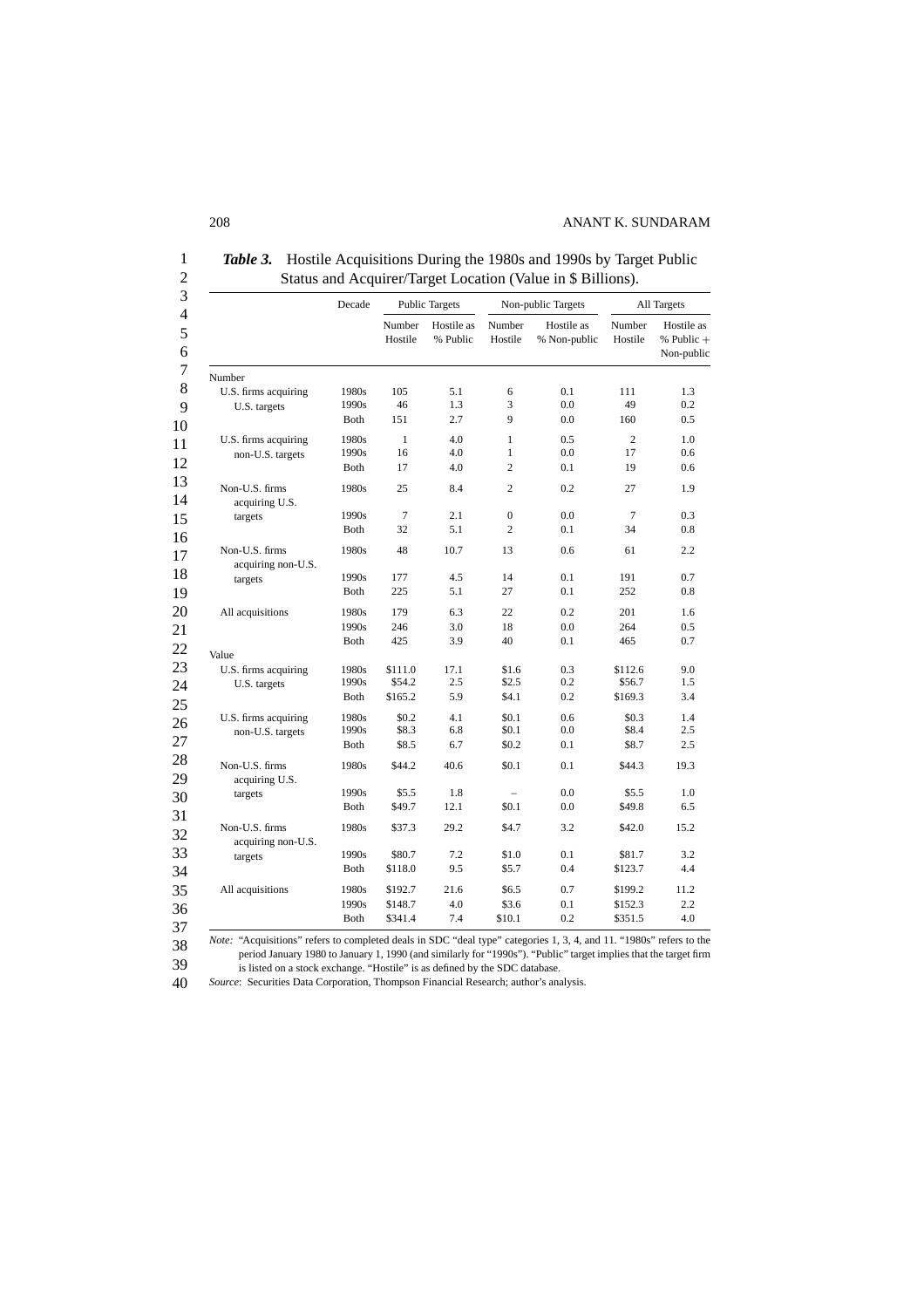1 2 3 4 5 6 7 8 9 10 11 12 13 14 15 16 17 18 19 20 21 22 23 24 25 26 27 28 29 30 31 32 33 34 35 transactions, but their levels of hostile takeover activity did not decline during the 1990s as it did in the case of U.S. firms. The use of stock rather than cash rose during the 1990s, as did the number of related acquisitions; the use of leverage (and LBOs) declined. Bids were more likely to be contested during the 1990s compared to the 1980s. We will explore the corporate governance implications of this evidence in a later section, after first examining how the stock market reacted to M&A announcements during the 1980s and the 1990s, broken down by deal structure, medium of exchange used, target size relative to acquirer size, target public status, and relatedness. **MARKET REACTIONS TO M&A ANNOUNCEMENTS** The announcement effects of M&A events have been widely studied. A vast majority of the studies have, however, focused on public target acquisitions. As previously noted, part of the reason for this is that the data are easier to obtain in the case of public targets, and the implicit assumption is that the insights from public target acquisitions will readily carry over to the non-public setting as well. We will see in this section that the evidence relating to these two types of acquisitions is in fact quite different, with fairly significant implications for corporate governance. Also, as we argued in the previous section, to ignore the non-public acquisitions in a firm's life is two throw away over four-fifths of the acquisitions done by a typical firm (and over half the value). In this section, we first present the evidence on public target announcements, and then examine those of non-public targets. *Market Reactions to Public Target Acquisitions* [Table 4](#page-13-0) summarizes the evidence on acquirer and target announcement effects from public target acquisitions, and in some cases, compares the evidence for the 1980s versus the 1990s. The data here are summarized from [Tables 1 and 3](#page-7-0) of

37 38 39 Acquirer and target announcement effects are similar for during the 1980s and the 1990s. During the 1980s, the acquirer market reaction to a public target announcement (measured by the Day  $[-1, +1]$  excess return) is  $-0.4\%$ , while it

Andrade, Mitchell and Stafford  $(2001)$ , as well as the author's own analysis.<sup>[13](#page-23-0)</sup>

36

40 is −0.32% during the 1990s (although the latter is statistically significant, it is not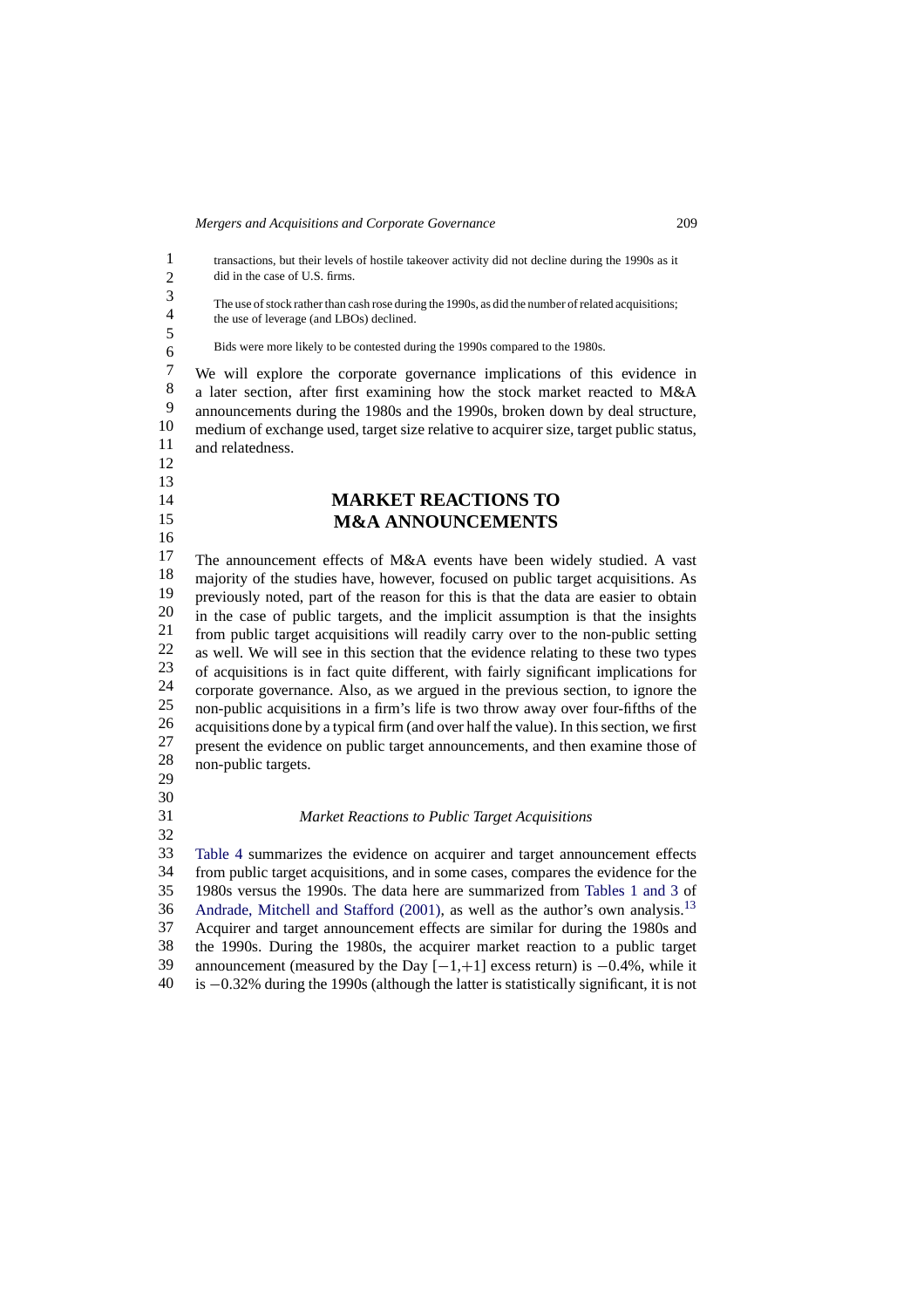<span id="page-13-0"></span>

| 3<br>$\overline{4}$ | Characteristic                                        | 1980s                    | 1990s                                |
|---------------------|-------------------------------------------------------|--------------------------|--------------------------------------|
| 5                   | Percent acquisitions done with all stock <sup>a</sup> | 32.9%                    | 57.8%                                |
| 6                   | Percent acquisitions done with all cash <sup>a</sup>  | 45.3%                    | 27.4%                                |
| 7                   | Percent done with any stock <sup>a</sup>              | 45.6%                    | 70.9%                                |
| 8                   | Percent related acquisitions <sup>a</sup>             | 40.1%                    | 47.8%                                |
|                     | Bidders/Deal <sup>a</sup>                             | 1.2                      | 1.0                                  |
| 9                   | Bids/Deal <sup>a</sup>                                | 1.6                      | 1.2                                  |
| 10                  | Average premium <sup>a</sup>                          | 37.7%                    | 34.5%                                |
| 11                  | Announcement effects: $(Day [-1, +1])$                |                          |                                      |
| 12                  | Acquirer                                              | $-0.40\%$ <sup>a</sup>   | $-0.32\%$ $^{\mathrm{b},\mathrm{*}}$ |
| 13                  | Target                                                | $16.00\%$ <sup>a,*</sup> | $15.90^{b,*}$                        |
| 14                  | Combined (Acquirer $+$ Target)                        | $2.60\%$ <sup>a,*</sup>  | $1.40\%$ <sup>b,*</sup>              |
| 15                  | Acquirer: all stock                                   | $-1.50\%$ <sup>a,*</sup> | $-1.05\%$ <sup>b,*</sup>             |
|                     | Acquirer: all cash                                    | $0.40\%$ <sup>a</sup>    | $1.44\%$ <sup>b,*</sup>              |
| 16                  | Related                                               | NA.                      | $-0.56\%$ $^*$                       |
| 17                  | Unrelated                                             | <b>NA</b>                | $0.22\%$ <sup>b</sup>                |
| 18                  | Acquirer NYSE listed                                  | <b>NA</b>                | $-0.46\%$ <sup>b,*</sup>             |
| 19                  | Acquirer NASDAQ listed                                | NA.                      | $-0.21\%$ <sup>b</sup>               |
| 20                  | Smallest quintile relative size                       | <b>NA</b>                | $1.49\%$ <sup>b,*</sup>              |
| 21                  | Next-to-smallest quintile relative size               | NA.                      | $0.13\%$ <sup>b</sup>                |
| 22                  | Middle quintile relative size                         | NA.                      | $-0.25%$ <sup>b</sup>                |
| 23                  | Next-to-largest quintile relative size                | NA.                      | $-1.25\%$ <sup>b,*</sup>             |
| 24                  | Largest quintile relative size                        | <b>NA</b>                | $-1.73\%$ <sup>b,*</sup>             |

*Table 4.* Characteristics of Public Target Acquisitions: A Comparison of the 1980s and the 1990s.

25 <sup>a</sup> From Tables 1, 3, and 4 of [Andrade, Mitchell and Stafford \(2001\).](#page-24-0)

26 27 <sup>b</sup>Based on author's analysis of 2305 public target acquisitions made by publicly listed U.S. acquirers from January 1990 to March 2000.

28 ∗Statistically significant.

29

30 31 32 33 34 economically significant).<sup>14</sup> [Fo](#page-23-0)r the target firm, it is 16.0 and 15.0% respectively, both statistically and economically significant. Combined returns are positive and significant, although it fell from 2.6% during the 1980s to 1.4% during the 1990s. The average premiums paid are similar: 37.7% during the 1980s, compared to 34.5% during the 1980s.

35 36 37 38 39 Turning to the impact of medium of exchange (data only for the 1990s), we see that the acquirer announcement effects are negative and significant for all-stock transactions  $(-1.05\%)$ , while they are positive and significant for all-cash transactions (+1.44%). Announcement effects for related target acquisitions of public targets are not higher than those for unrelated acquisitions.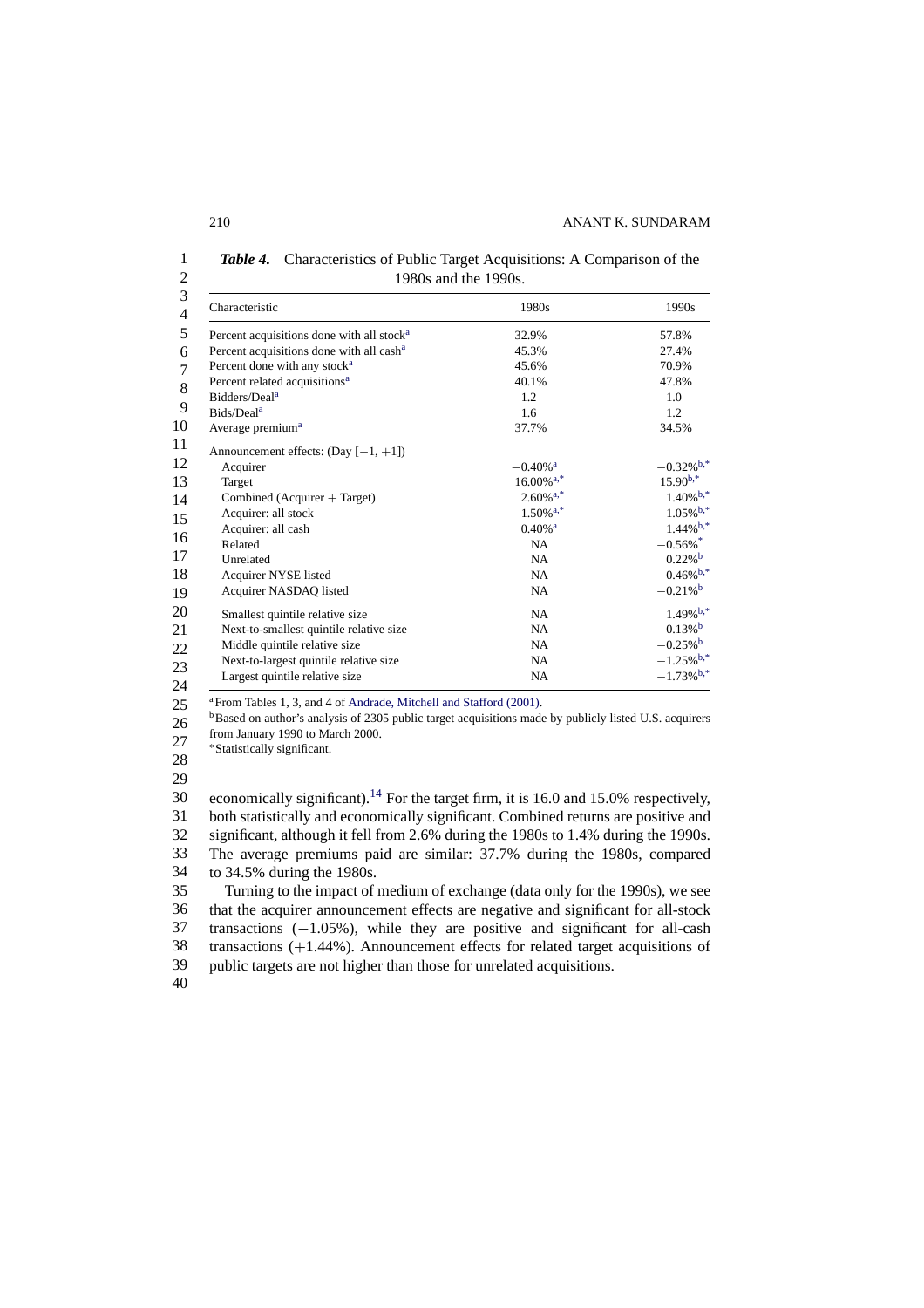1 2 3 4 5 6 7 8 And, acquisitions made by the larger, older-economy NYSE firms have a worse announcement effect than those made by higher-technology firms of NASDAQ. When we break down the announcement effects by the relative sizes of the target value to acquirer value (again data only for the 1990s), we observe a near-monotonic decrease in the announcement effect – the larger the relative size of the public target, the worse the market reaction on the acquirer's stock price. For instance, the announcement effect for the smallest quintile of relative size is  $+1.49\%$ , while it is  $-1.73\%$  for the largest quintile.

- 9
- 10 11 12

#### *Market Reactions to Non-Public Target Acquisitions*

13 14 15 16 17 18 In the recent past, researchers have turned their attention to market value effects of acquisitions of non-public firms.<sup>15</sup> [O](#page-23-0)f course, with non-public targets, it is only possible to examine the market value effects for the acquiring firm. [Table 5](#page-15-0) summarizes the evidence on acquirer and target announcement effects for non-public target acquisitions. Given the relatively recent vintage of the research in this area, much of the data are for the 1990s.

19 20 21 22 23 24 25 26 27 28 29 The results are dramatically different from those that the conventional wisdom based on public target acquisitions would suggest. First, acquirer announcement effects are large and positive for non-public target acquisitions, with the three-day excess return of +2.05% (it is also massively significant, with a *t*-statistic of over 24, which we do not report in the table). Second, the announcement effects for both stock- and cash-based acquisition announcements are positive and significant  $(+2.19 \text{ and } +1.48\%$ , respectively), with the returns to stock being higher. Third, both related  $(+2.11\%)$  and unrelated  $(+1.98\%)$  acquisition excess returns are positive and significant, as are the excess returns for NYSE acquirers  $(+1.13\%)$ and NASDAQ acquirers (+2.67%; the NASDAQ returns are again significantly higher than those for NYSE acquirers).

30 31 32 33 34 35 36 When we break down the announcement effects by the relative sizes of the target value to acquirer value, we observe a near-monotonic increase in the announcement effect – the larger the size of the non-public target, the better the market reaction on the acquirer's stock price. For instance, the announcement effect for the smallest quintile of relative size is  $+1.81\%$ , while it is  $+2.73\%$ for the largest quintile. This is opposite to what we observe in for public target acquisitions.

37 Summarizing the evidence on announcement effects:

38 Where data are available to compare, acquisition announcement effects as measured by stock

- 39 price changes during the 1980s and the 1990s appear to be largely similar.
- 40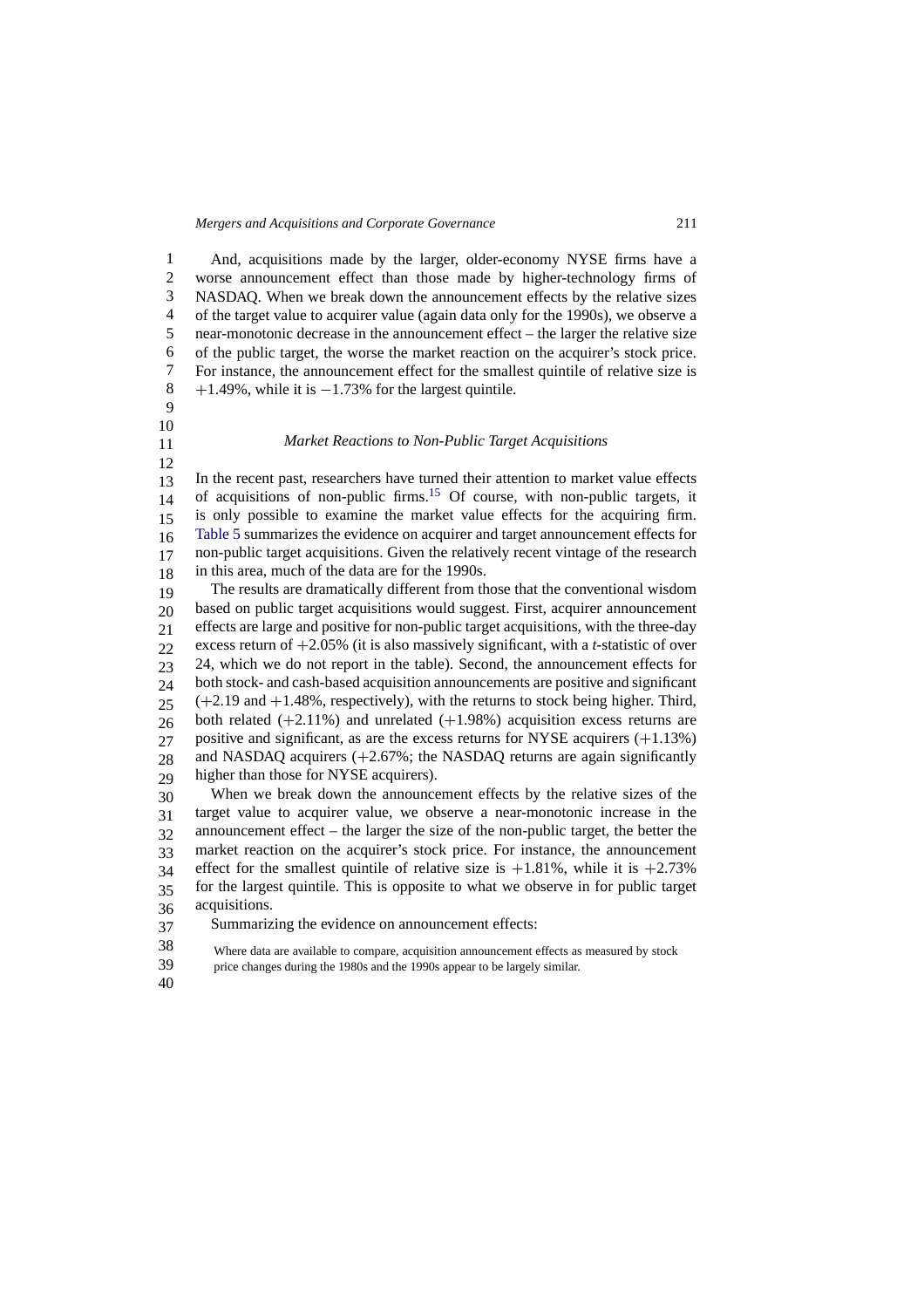| the 1980s and the 1990s. <sup>a</sup>    |              |           |
|------------------------------------------|--------------|-----------|
| Characteristic                           | 1980s(%)     | 1990s (%) |
| Percent acquisitions done with all stock | NA           | 18.3      |
| Percent acquisitions done with all cash  | $75.2^{b}$   | 45.2      |
| Percent related acquisitions             | NA           | 53.3      |
| Announcement effects: $(Days [-1,+1])$   |              |           |
| Acquirer                                 | $1.15^{b,*}$ | 2.05      |

*Table 5.* Characteristics of Non-Public Target Acquisitions: A Comparison of  $1990s$ .<sup>a</sup>

Acquirer  $1.15^{b,*}$   $2.05^*$ Acquirer: all stock  $2.64^{\circ,*}$   $2.19^*$ Acquirer: all cash  $0.09^{\circ}$  and  $1.48^*$ Related  $NA$  2.11<sup>\*</sup> Unrelated NA 1.98<sup>\*</sup> Acquirer NYSE listed NA 1.13<sup>\*</sup> Acquirer NASDAO listed NA 2.67<sup>\*</sup> 2.67<sup>\*</sup> Smallest quintile relative size  $NA$  1.81<sup>\*</sup> Next-to-smallest quintile relative size NA 1.68\* Middle quintile relative size  $NA$  1.99<sup>\*</sup>

| 18 | Next-to-largest quintile relative size.                                                                          | NA | $2.05^*$       |
|----|------------------------------------------------------------------------------------------------------------------|----|----------------|
| 19 | Largest quintile relative size                                                                                   | NA | $2.73^{\circ}$ |
| 20 | <sup>a</sup> 1990s data are based on author's analysis of 10,139 non-public target acquisitions made by publicly |    |                |

21 listed U.S. acquirers from January 1990 to March 2000.  $b$ From Table 3 in Hansen and Lott (1996), whose data cover the period 1985–1990. The definitions of

22 23 "all cash" are not strictly comparable.

 $c$ From Table 2 in [Chang \(1998\), w](#page-25-0)hose data cover the period 1981–1992. The definitions of "all stock"

24 and "all cash" are not strictly comparable.

25 ∗Statistically significant.

26

27 28 29 30 31 32 With *public* target acquisitions, target firm shareholders gain, while acquirers break even; the typical premium paid is a little over one-third of the target's pre-bid price; stock-based acquisitions send negative signals while cash-based acquisitions send positive signals; related acquisitions do not elicit better announcement effects; older-economy acquirers seem to have worse announcement effects; market reactions are worse the larger is the size of the target relative to the size of the acquirer.

33

34 35 36 37 With non-public target acquisitions, acquiring firms' shareholders gain (although we cannot assess the premium paid in this case); both stock- and cash-based acquisitions elicit positive announcement effects, with stock doing better; both related and unrelated acquisitions elicit positive announcement effects, with related doing better; both high-technology and older-economy firms do well, although high-technology acquirers do better; market reactions are better the larger is the size of the target relative to the size of the acquirer.

38

39 40 We turn next to an examination of the corporate governance implications of the evidence that we have marshaled in this section and the previous one.

<span id="page-15-0"></span>1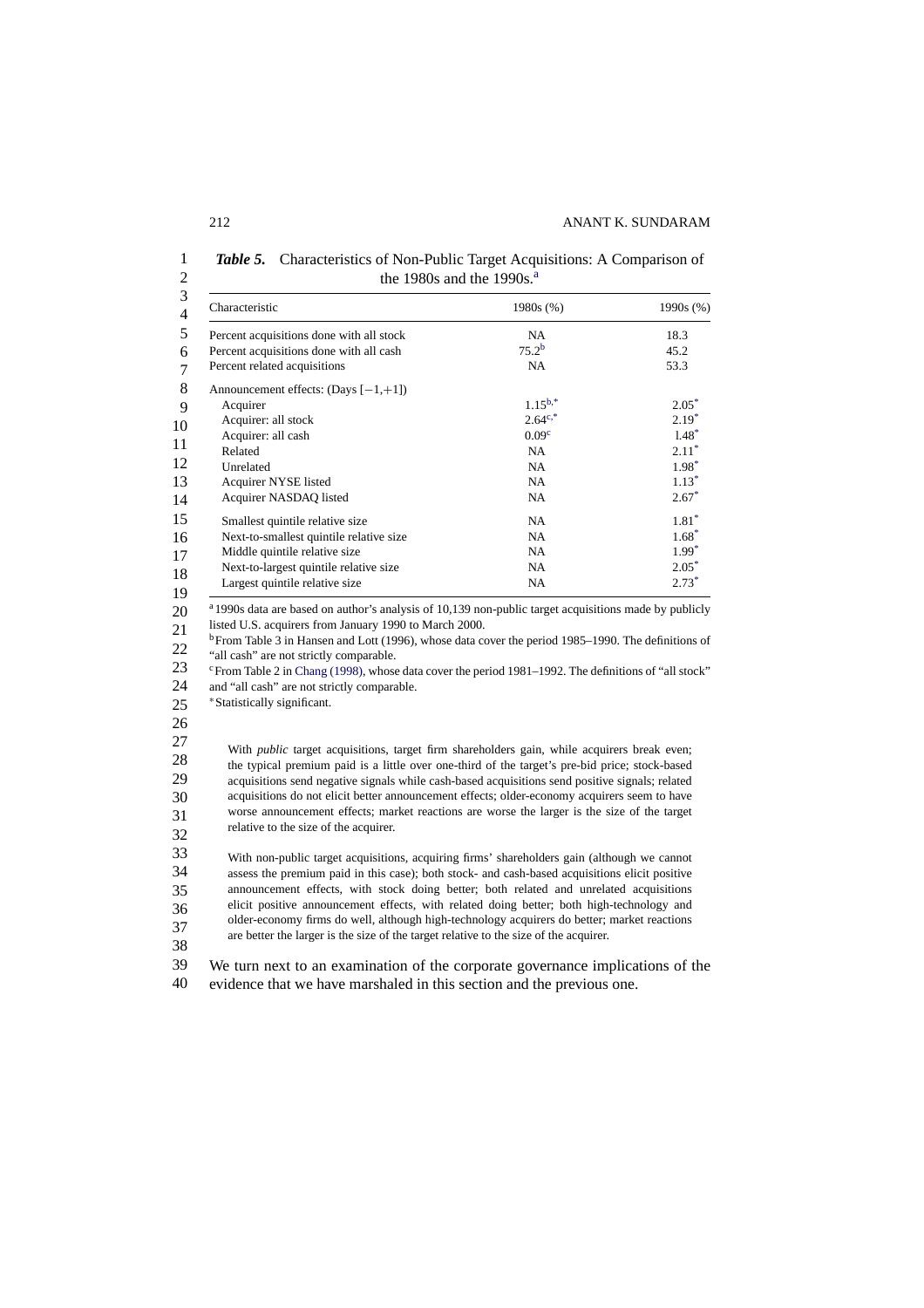# **CORPORATE GOVERNANCE IMPLICATIONS OF THE EMPIRICAL EVIDENCE**

#### *Governance Implications of the Evidence on Announcement Effects*

6 7 8 9 10 11 12 13 14 15 The evidence examined thus far points to some straightforward guidelines for boards and top managements. Conventional wisdom has it that it is difficult to create value with M&A, and that acquirers should prepare to be disappointed.<sup>[16](#page-23-0)</sup> This conclusion is not surprising, given the fact that the typically quoted market reaction points to M&A being viewed by markets as a zero excess return, "you-get-what-you-pay-for" type of event, if we use the short-term impact on the acquirer stock price upon announcement as the guide. It is a fair guide to the extent that financial markets are reasonably efficient most of the time – the announcement effect is simply an unbiased forecast of what is subsequently expected to happen.

16 17 18 19 20 21 22 23 24 25 26 27 28 29 30 31 We need to keep in mind that value-creation from M&A occurs only if the acquirer performs *better than expected relative to the price paid*: i.e. if the price (including the premium) initially paid is lower than the PV of the base-case value of the target plus the PV of the subsequently realized synergies. But this is not easy to make happen. If we assume a competitive market for corporate control (or that the target firm's shareholders are effective at bargaining away the PV of the forecasted synergy gains up-front, e.g. through use of anti-takeover strategies), then the acquirer pays up-front for value that (s)he hopes to ultimately realize over the long run. Even if the acquirer performs as well as initially expected – in the sense of improving efficiencies to realize all the initially forecasted synergies – that only gets it to the break-even point! Value is created only if the acquirer performs better than expected, or is able to exploit major information asymmetries to acquire the target at a price below its fair value even when the market for corporate control is competitive. Both of those are difficult to do. Thus, it should perhaps come as no surprise that the typical acquirer fails to create value as measured by this standard.<sup>[17](#page-23-0)</sup>

32 33 34 35 36 37 38 39 40 So why would a board that subscribes to the principle of shareholder value maximization accede to such a high likelihood of apparent value-destruction? Put differently, why do boards and top managements willingly spend trillions of dollars to implement strategies via M&A whereby, if they are lucky, they break even, and seemingly in a majority of the cases, they reduce their shareholders' wealth? As Andrade, Mitchell and Stafford (2001, p. 118) point out, "... in an efficient economy, there would be a direct link between causes and effects, mergers would happen for the right reasons, and their effects would be, on average, as expected by the parties during negotiations." The challenge, then,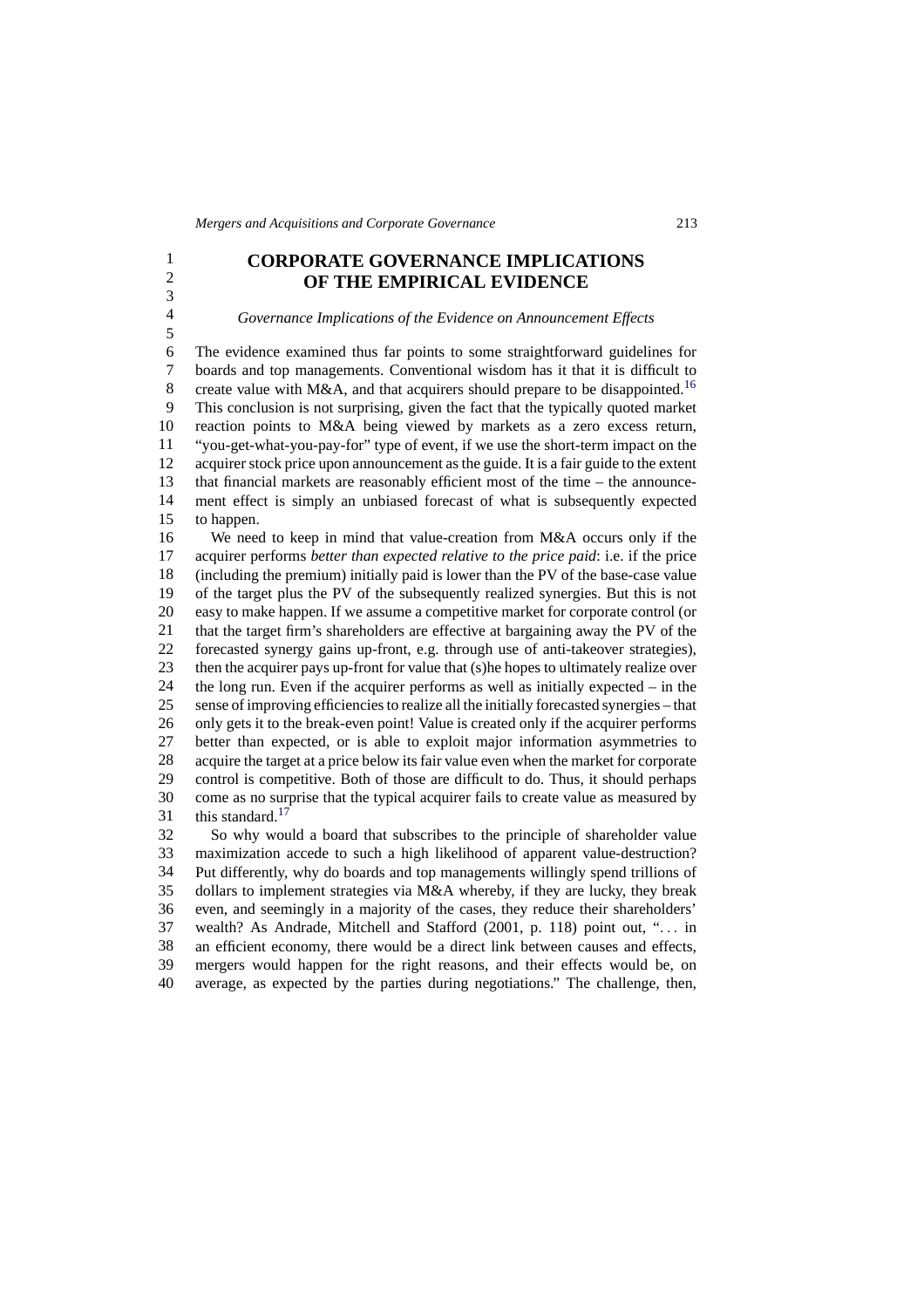1 2 for boards, is to understand some of the "right" reasons and motivations for acquisitions.

3 4 5 6 7 8 9 10 11 12 13 First, the conventional wisdom may somewhat overstate the case, since much of it is implicitly based on empirical evidence in relation to public target acquisitions, and even there, often those of the larger and higher-profile public targets. Second, the market does view the average non-public target acquisition as a positive-NPV event for the acquirer, regardless of size, relatedness, medium of exchange, and industry. Even in the case of public target acquisitions, those that are done with cash and are of relatively smaller targets elicit positive market reactions. In other words, there are categories of acquisition where the market gives the acquirer the benefit of doubt. Where the evidence on value-destruction is fairly unambiguous is when the public target is large, and stock is used as the medium of exchange.

14 15 16 17 18 19 20 21 22 23 24 25 26 We can readily explain why smaller targets are more likely to create value (or at least, destroy less value) for the acquirer. It is easier to undertake due diligence, acquisitions are quicker to carry out, and post-acquisition integration is likely to be smoother and faster, with smaller targets. There are smaller managerial egos and power to battle, fewer entrenched managerial positions to displace (or duplicate), and smaller acquisitions are less likely to be driven by considerations such as hubris and empire-building motives on the part of the acquiring CEO. A large acquirer also brings to the table better bargaining and negotiating strengths, as well as more experienced lawyers and investment bankers. Moreover, it is less likely that information intermediaries such as analysts, media, and risk-arbitragers will become involved in the acquisition process of a small firm, and thus more likely that the acquirer can exploit mis-valuations arising from the information asymmetries vis-a-vis the market. `

27 28 29 30 31 32 33 34 35 36 37 38 39 40 Why should non-public target acquisitions, especially the larger and stockbased ones, create value for the acquirer? With non-public targets, there are a number of reasons why an acquirer can potentially come out ahead. One, private owners might be willing to cash out for a liquidity discount [\(Fuller, Netter &](#page-25-0) [Stegemoller, 2002\),](#page-25-0) and that accrues as a premium to the buyer. Two, even in a situation in which non-public targets are auctioned off, the seller may not recoup all the gains. [Hansen \(2001\)](#page-25-0) points that in the auction market for companies, sellers seek to limit both the number of bidders and the amount of information that they reveal to buyers – despite the fact that a considerable auctions literature suggests that the reverse should be true for a seller that wants to extract the highest price – because of the potential costs of information revelation. Three, there may be a discount associated with information asymmetries between the buyer and the seller, in the spirit of the classic "lemons problem." Four, with stock-based acquisitions of a large non-public target, the seller becomes a blockholder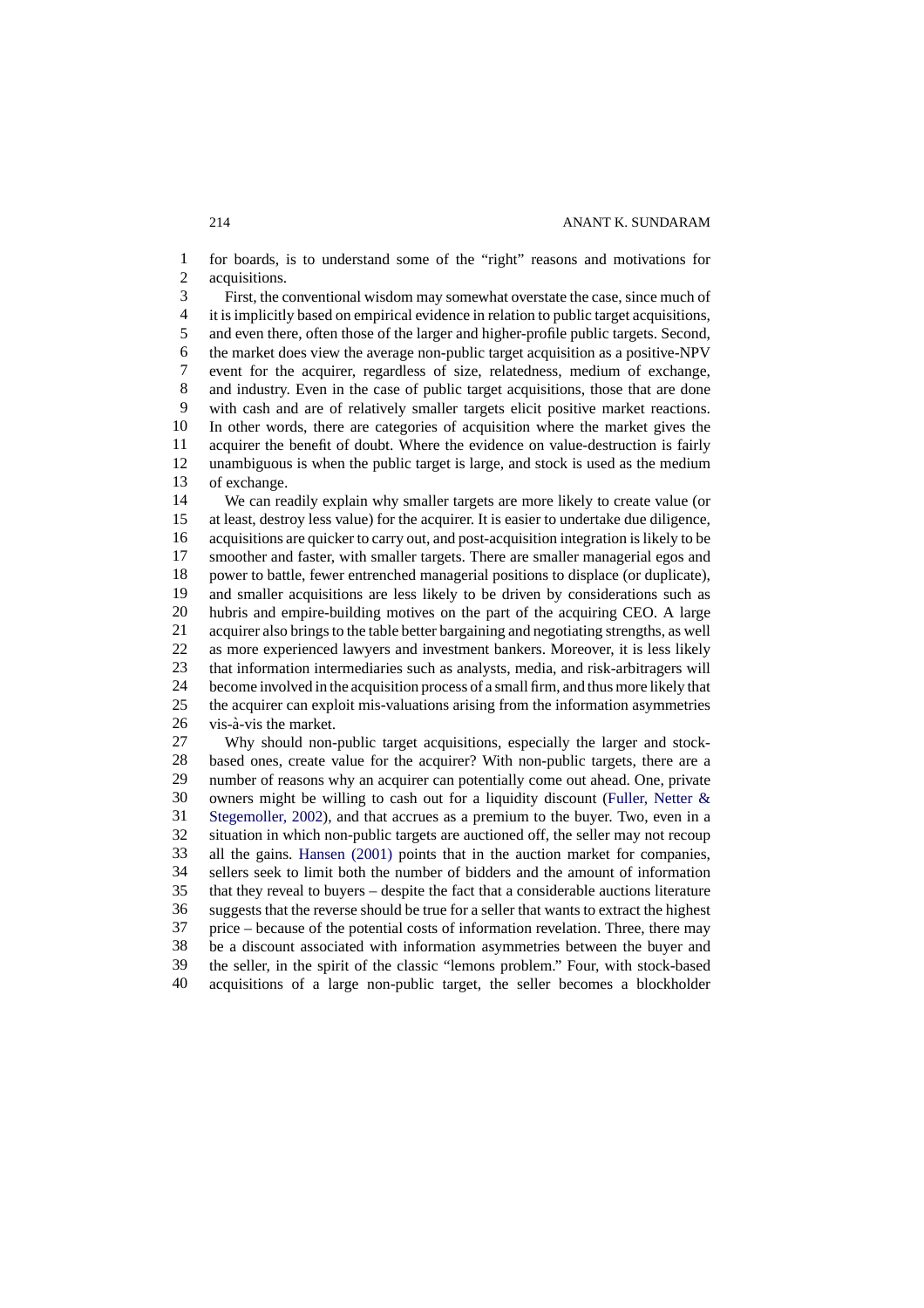1 2 3 in the combined firm, and is perhaps able to more effectively monitor the buyer's post-acquisition behavior (and the buyer's incentive to gamble with their shareholders' money).

4 5 6 7 8 9 10 11 12 13 14 As to the opposite market value reaction to cash- versus stock-based acquisitions with public target acquisitions, the well-known argument for why stock as a medium of exchange creates a negative market reaction has to with signaling – The use of stock signals overvaluation of the acquirer's stock, and the market corrects appropriately for such overvaluation. But if that is true, why does the market not read a similar signal when non-public target acquisitions, especially larger ones, are announced? As [Chang \(1998\)](#page-25-0) argues, acquiring firms are more likely to reveal private information to a potential blockholder of the combined firm than they are to a group of dispersed shareholders. Thus, the willingness of private owners to hold a large block of shares conveys favorable information and hence a positive stock market reaction.

15 16 17 18 19 20 21 22 23 24 25 26 27 28 All that said, is the implication that boards of acquirers should recommend against large, stock-based acquisitions of public targets? The recommendation here gets a bit murky. [Shleifer and Vishny \(2001\)](#page-26-0) argued that acquirers can use their temporarily overvalued stock as a cheaper cost of capital source to buy a real asset when the going is good; they point out that, despite the (expected) initial negative reaction by the market, this may be quite a sensible strategy if the firm's value will revert to its intrinsic value in the long run, i.e. if the acquirer's stock price would have declined in the long run in any event as the market corrects its mistake. Thus, even in the case of large, stock-based public target acquisitions, "good" or "bad" depends on what we use as the benchmark. If we live in a world in which the benchmark available is not the best but the second-best, then the Shleifer-Vishny baseline of "what the acquirer's stock price would have been in the long-run if they did nothing" is indeed a relevant one to validate the usefulness of an acquisition strategy.[18](#page-24-0)

29

- 30
- 31 32

## *Corporate Governance Implications of the Aggregate Data*

33 34 35 36 37 38 39 40 In relation to macro-trends, we observed a four-fold rise in the role of M&A during the 1990s compared to the 1980s, both in the U.S. and abroad (and in relative terms, even more so abroad). This might seem to imply that the market for corporate control, its role as a source of governance discipline, and its role as an effective complement to the discipline from both internal and other external sources was alive and well. This, despite the fact that both leverage and hostility all but disappeared during the 1990s, to be replaced by stock and amicability. [Holmstrom and Kaplan \(2001, p. 124\)](#page-25-0) argue as much, when they conclude: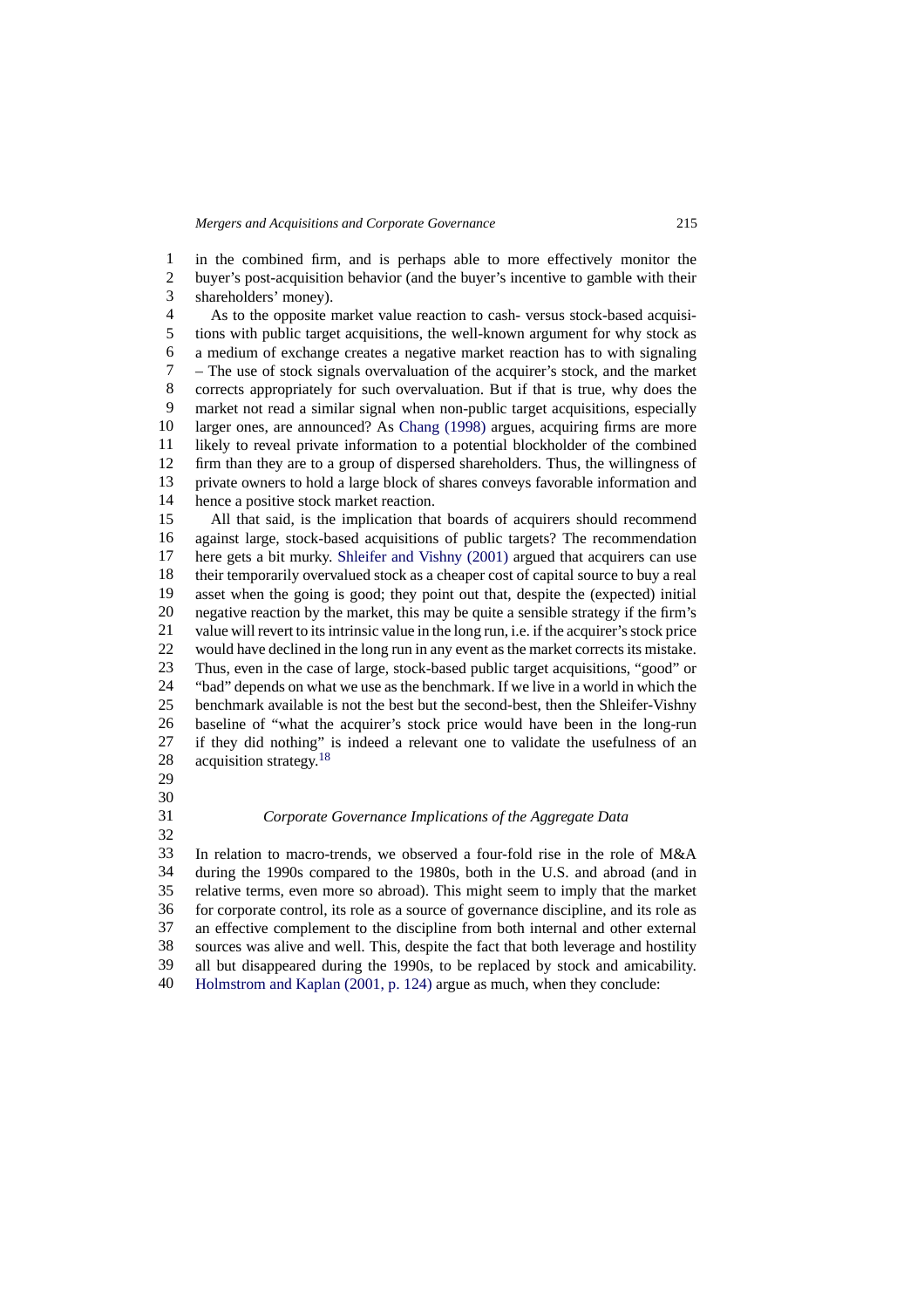1 2 3 4 5 6 7 8 Managers initially fought takeovers with legal maneuvers and by enlisting political and popular support. They were successful in that hostile takeovers became more costly in the 1990s. But by that time, managers, boards, and institutional shareholders had seen what LBOs and other market driven restructurings could do. Thanks to lucrative stock option plans, managers could share in the market returns from restructured companies. Shareholder value became an ally rather than an enemy. This explains why restructurings continued at a high rate in the 1990s, but for the most part on amicable terms. There was less of a need for high leverage as deals could be paid for with stock with less worry that managers would abuse this privilege.

9 10 11 12 13 The obvious interpretation is that, compared to the previous decade, internal governance mechanisms had become so prevalent and substantive during the 1990s that the threat of a hostile takeover or of being purchased with cash (backed by debt) rather than stock was less necessary to make incumbent managements behave.

14 15 16 17 18 19 20 21 22 23 24 But the corporate governance crisis and the market collapse of the early 2000s would suggest that it was perhaps too sanguine a conclusion to draw. The other external mechanisms had also failed to some extent, and it is not at all clear that internal governance mechanisms stepped in to fill the void. The financial markets of the 1990s did not turn out to be the source of discipline that was hoped for. Investor decisions were based (as it turned out) on poor or corrupted information fed by conflict-laden analysts, questionable accounting practices, poorly-informed media, and the myth of a recession- and inflation-free, technology-driven "new-economy." By hindsight, it would seem that in the 1990s (especially the second half), markets ended up providing capital at lower than required, in relation to true cash flow prospects.

25 26 27 28 29 30 31 32 33 There is, as yet, no clear evidence on the disciplining role of managerial labor markets or internal governance mechanisms, but anecdotally, it seems that those too may have failed to play an adequate role. It would appear that the myth got created during the 1990s that top management talent had become rare. Boards were willing to provide extremely largely sums to attract and retain senior managers.<sup>[19](#page-24-0)</sup> Compensation contracts seemed to precede performance, rather than the reverse. Boards of many leading companies (and even governance standards-setting institutions such as the New York Stock Exchange) were ineffective, seemingly lacking the ability, interest, or competence to challenge CEOs. The hoped for

34 35 36 37 pay-for-performance effects of stock options turned out to be small or even nonexistent. Option contracts seemed to become a one-way bet at the shareholders' expense, or essentially a form of rent-extraction from the shareholders (see, e.g. [Bebchuk, Fried & Walker, 2002\).](#page-25-0)

38 39 40 Preceding this mix was the introduction of many so-called "alternative constituency" statutes by state legislatures during the late 1980s and the early 1990s and the articulation of the "just-say-no" defense by the Delaware courts[,20](#page-24-0)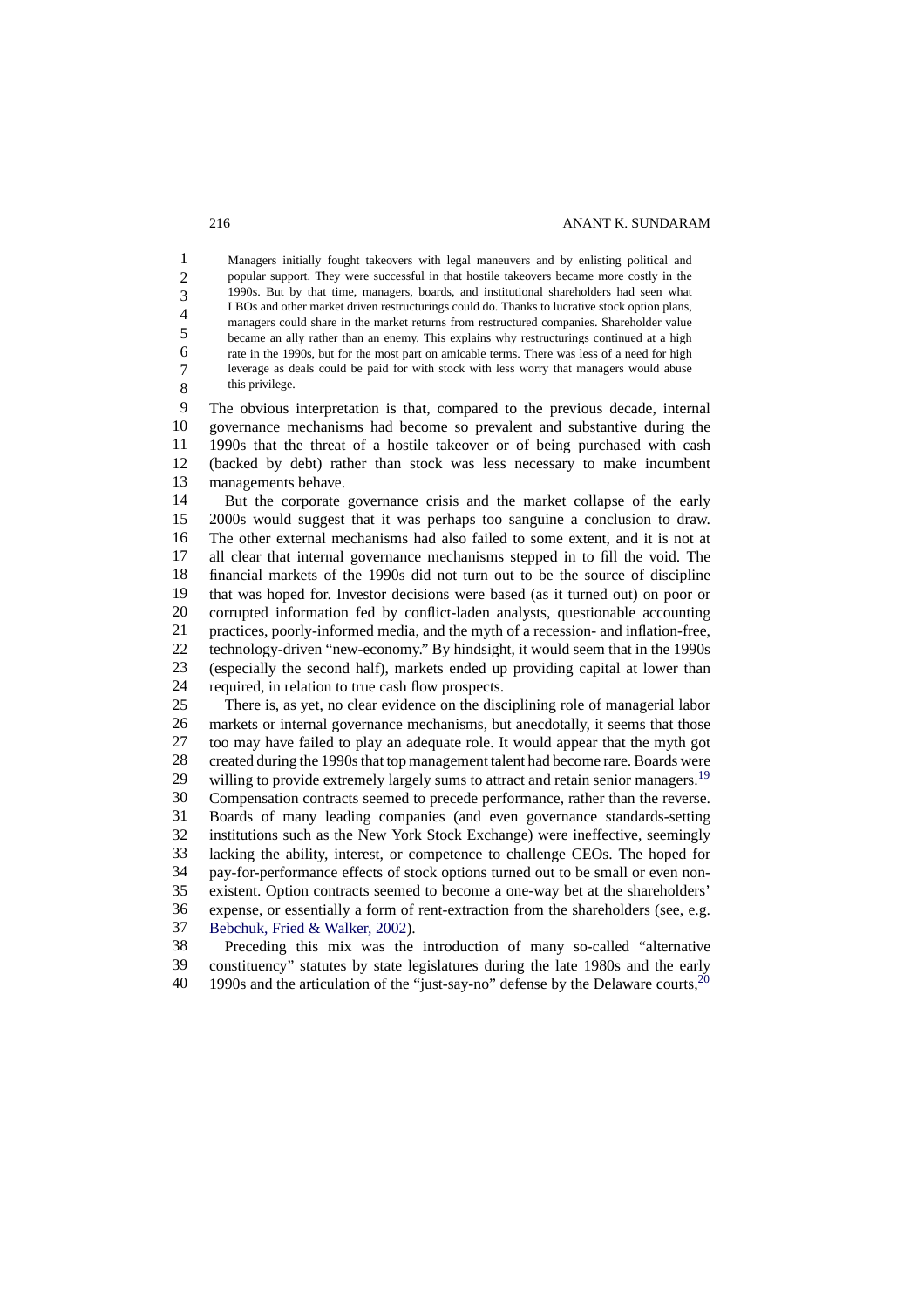1 2 3 4 5 6 7 8 9 10 which, some argued, made shareholder value-enhancing tender offers difficult and time-consuming to carry out. Although it is clear that neither set of regulatory developments had a significant impact on the overall pace of acquisition activity, this confluence of events is certainly consistent with the disappearance of the hostile takeover in the U.S. during the 1990s. At the extreme, it seems *plausible* that, when all the data are fully in and the events analyzed through the lens of some history, we may just as well conclude that the stock and the amicability of the 1990s takeover markets simply reflected the fact that the market for corporate control had lost its teeth, and, in an unintended way, helped hasten the governance crisis.

11 12 13 14 Indeed, the plea reflected in the title of a 2002 Op-Ed article by Henry Manne in the *Wall Street Journal* – the same Manne who, nearly forty years prior, coined the phrase "market for corporate control" – says it well: "Bring Back the Hostile Takeover."[21](#page-24-0)

- 15
- 16
- 17 18

#### *Corporate Governance and Target Company Boards*

19 20 21 22 23 24 25 26 27 The preponderance of market-related evidence in the case of public targets is that their shareholders walk away with most, if not all of the takeover gains. Thus, it would seem that the average public target board is effective in extracting up-front much of the PV of expected future synergies from the acquirer via the premium that (s)he is made to pay. Indeed, the evidence from announcement effects would suggest that large public targets, and those that are the object of stock-based takeovers may be extracting up-front even more than the full value of the PV of acquirer's expected future synergies; i.e. they seem to be making the acquirer overpay.

28 29 30 31 32 33 Yet, considerable controversies surround the use takeover defenses by targets, the role change-of-control compensation contracts such as golden parachute awards, and the role of state-level alternative constituency statutes that seek to protect various classes of non-shareowning stakeholders in the event of a hostile takeover. While a detailed examination of these issues is beyond the scope of this Chapter, we briefly address them by summarizing the broad evidence.

34 35 36 37 38 39 40 [Comment and Schwert \(1995](#page-25-0)) provide convincing evidence that poison pill rights issues, control share laws, and business combination laws have not systematically deterred takeovers and are unlikely to have caused the demise of the 1980s market for corporate control. They show that poison pills and control share laws are associated with higher takeover premiums for selling shareholders, both unconditionally and conditional on a successful takeover, and argue that, if anything, antitakeover measures increase the bargaining position of target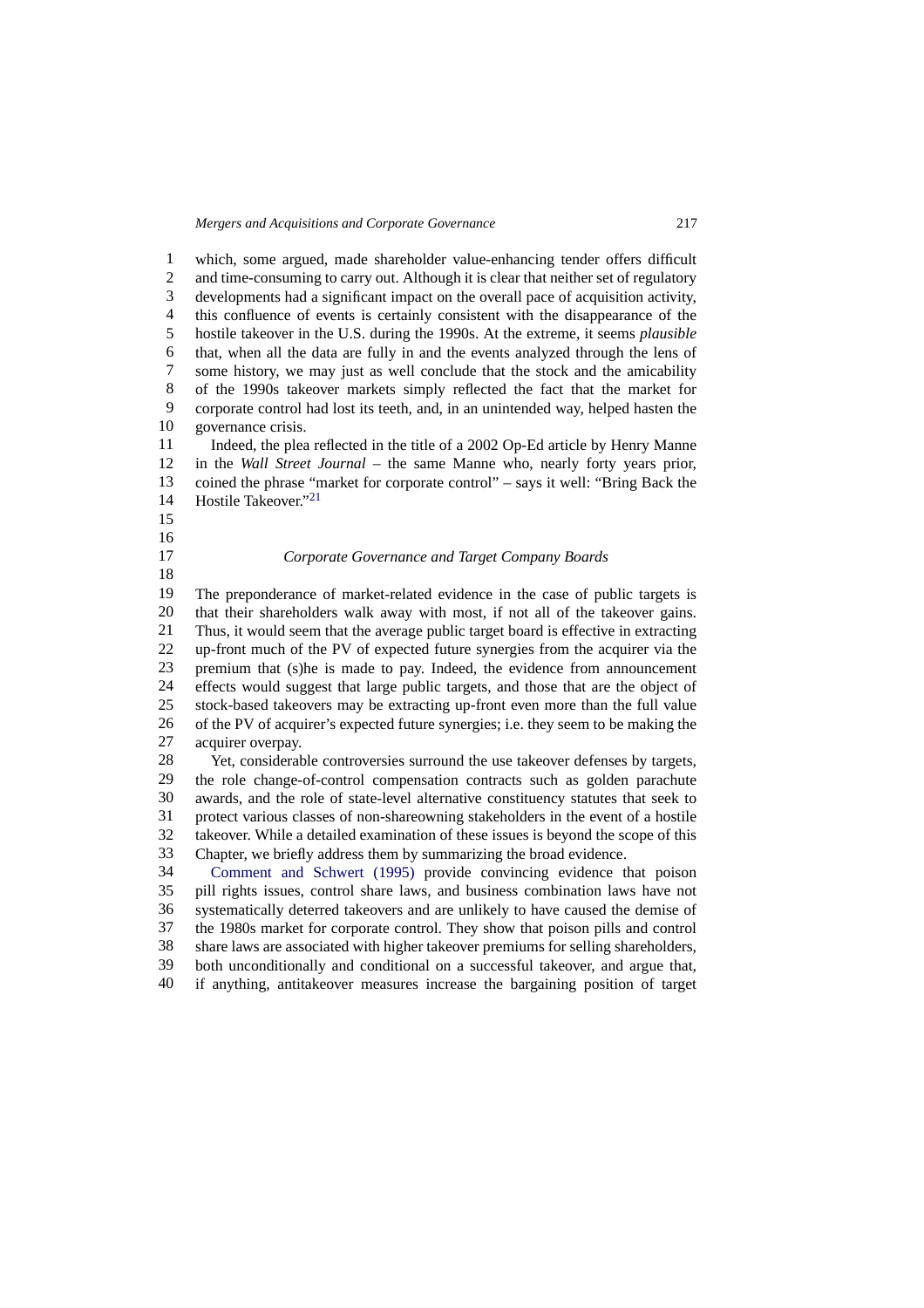1 2 3 4 5 6 7 firms, but they do not prevent many transactions. In a detailed and carefully done empirical analysis that attempts to correct for many possible econometric biases in previous research on takeover defenses, [Bhagat and Jeffreis \(2002\)](#page-25-0) conclude antitakeover measures are not effective in preventing takeovers or in enhancing management's job tenure – in other words, they do not do a good job of insulating managers from the consequences of poor performance or ineffective governance.

8 9 10 11 12 13 14 15 16 17 18 19 20 With regard to change-of-control severance packages, [Narayanan and Sundaram](#page-26-0) [\(1998\)](#page-26-0) show that golden parachute awards have no impact on firm performance, nor on the likelihood of a firm being taken over.<sup>22</sup> [Si](#page-24-0)milarly, despite Manne's conjecture (see Note 21) that target managers' stock-based compensation contracts may have led them to expropriate value from their shareholders, there is, as yet, no empirical evidence to back up that assertion – it is a wide open issue for further research. Some have suggested that the stakeholder statutes enacted by states have been used by directors as takeover shields. By the early 1990s, thirty states in the U.S. had enacted such statutes (also called "constituency statutes"; [McDaniel, 1991\)](#page-25-0) that allowed directors to consider the interests of non-shareholder constituencies in corporate decisions. But the net effect of these statutes were marginal. Studies concluded that they did little to alter the centrality of shareholder primacy in U.S. corporate law [\(Singer, 1993; Springer, 1999\).](#page-26-0)

21 22 23 24 25 26 On the surface, therefore, the sum total of the empirical evidence on the effectiveness of antitakeover defenses and stakeholder statutes would suggest that boards of public targets are perhaps doing a reasonable job of value-capture, in the sense of attempting to maximize their shareholders' value in takeover situations.<sup>23</sup> [Th](#page-24-0)ere is certainly no empirical evidence that can point to target boards systematically doing the reverse.

- 27
- 28
- 29 30

## **CONCLUDING REMARKS**

31 32 33 34 The phenomenon of  $M&A$  is here to stay. Despite the lull in activity in the early 2000s – which probably just reflects the general slowdown in investment spending accompanying a worldwide recession – there is little doubt that it will continue to be a major vehicle for strategy implementation for global corporations.

35 36 37 38 39 40 The most widely accepted item of conventional wisdom with regard to M&A has it that acquirers' boards should prepare to be disappointed, and that value creation is extremely difficult. However, as we saw above, that wisdom pertains only to a relatively small slice (albeit, larger as a proportion of the total value) of the overall M&A activity, those that involve large, stock-based acquisitions of public targets. A strategy of growth through *non*-public targets or of public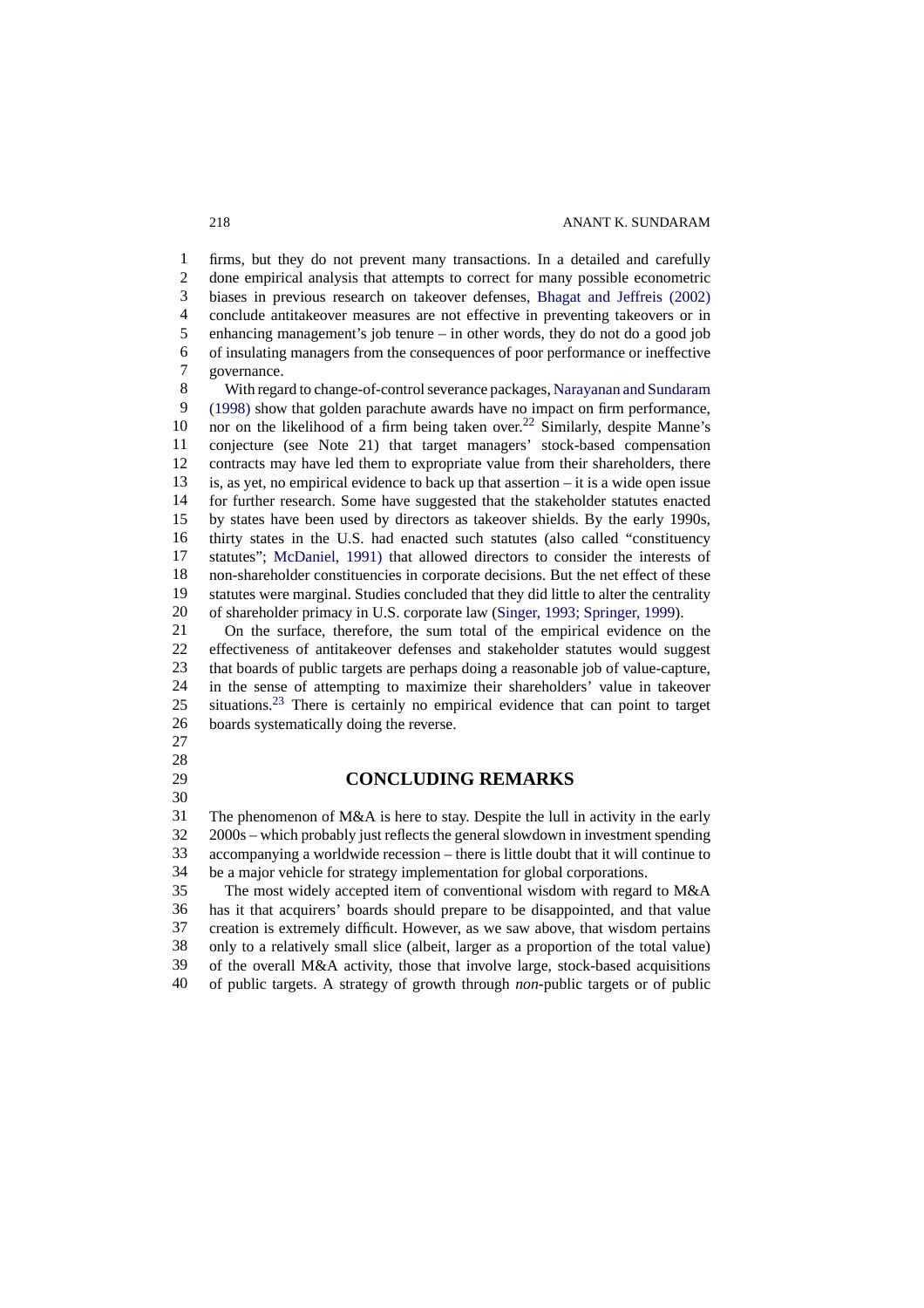<span id="page-22-0"></span>1 2 3 4 5 6 7 8 9 target acquisitions using cash is not viewed as acquirer value-neutral (let alone value-reducing) by the financial markets. Quite the opposite. Even in the case of large, stock-based public target acquisitions, the "disappointment" that the acquirer should prepare for is relative: If it turns out that such acquisitions are likely to be less disappointing than the alternative, that may not be such a bad thing. As to value creation being a difficult thing to achieve, one might argue that is true for *any* source of value, not just acquisitions. As to the effectiveness of target boards, the evidence would seem to suggest that they are, at least on the surface, doing an adequate job of taking care of their shareholders' interests.

10 11 12 13 14 15 16 17 However, the disappearance of hostility, leverage, and cash during the 1990s do create cause for concern. If corporate combinations are the outcome of no more than friendly deals with emphasis on risk-sharing between the acquirer and the target through the use of stock swaps, the market for corporate control could cease to be the disciplining mechanism that it once was. In a situation in which the other mechanisms of governance are either ineffective or have become co-opted, the weakening of this important external force for improved governance would be an extremely unwelcome development for the economy.

- 18 19
- 20 21

#### **NOTES**

22 23 1. [Marris \(1964\)](#page-25-0) is also sometimes credited with independently having coined this phrase.

24 25 26 2. For an excellent summary of the U.S. evidence from a managerial perspective, see [Bruner \(2001\);](#page-25-0) for a summary of the strategic management literature see [Datta,](#page-25-0) [Pinches and Narayanan \(1992\); f](#page-25-0)or the non-U.S. and cross-border evidence, see [Denis and](#page-25-0) [McConnell \(2003\).](#page-25-0)

27 28 29 30 31 3. However, as we will see, the market share of U.S. firms in M&A transactions dropped sharply during the 1990s relative to the 1980s despite the fact their volume increased three-fold, suggesting that it became a phenomenon of worldwide scope. In other words, while the market for corporate control became a fairly mature phenomenon in the U.S. during the decade of the 1980s, it took another decade for it to catch on in the rest of the world.

32 33 34 35 36 37 38 39 40 4. The best example of this perspective is [Jensen and Meckling \(1976\), w](#page-25-0)hich, building on the earlier works of [Coase \(1937\), a](#page-25-0)nd [Alchian and Demsetz \(1972\), a](#page-24-0)rgues that incentives of corporate managers to maximize shareholder value is proportional to the fraction of the firm's shares they hold in their personal portfolios. This view of the governance problem, one that focuses on just the relation between the firm and its capital providers has become so dominant in the literature that it is almost automatically accepted. For example, in a comprehensive summary of the corporate governance literature in finance, [Shleifer](#page-26-0) [and Vishny \(1997, p. 738\)](#page-26-0) define corporate governance as the process "that deals with the ways in which suppliers of finance to corporations assure themselves of getting a return on their investment," and readily admit that their "... perspective on corporate governance is a straightforward agency perspective, sometimes referred to as the separation of ownership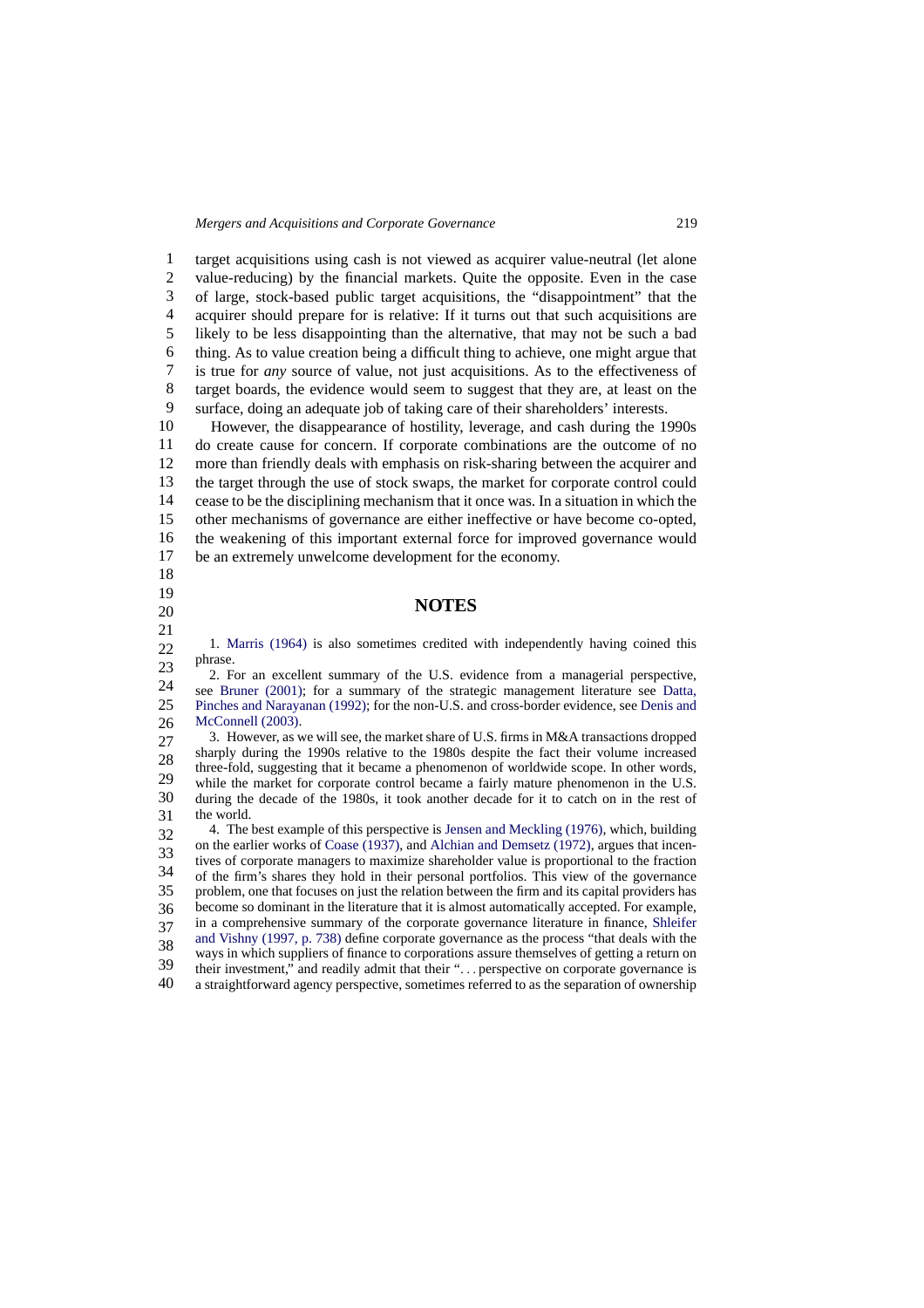1 2 and control." See [Bradley, Schipani, Sundaram and Walsh \(1999](#page-25-0)) for a more detailed discussion of these issues.

3 4 5. Subsequent empirical work (e.g. [Berkovitch & Narayanan, 1993; Hayward](#page-25-0) & [Hambrick, 1997\)](#page-25-0) found support for Roll's hubris hypothesis.

6. Thus, the average target was purchased for \$132 million.

5 6 7 8 9 7. This conclusion is strengthened by the fact that acquisitions of foreign companies by U.S. acquirers rose from 1.6 to 5.2% of all transactions from the 1980s to the 1990s, while acquisitions of U.S. companies by foreign acquirers fell from 10.9% of all transactions to 4.9%. This also suggests that M&A activity had begun to move substantially outside the geographic boundaries of the U.S.

10 11 12 8. This has changed in the recent past, as some researchers have begun to focus more attention on non-public targets: see, for example, Hansen and Lott (1996), [Chang \(1998\),](#page-25-0) and [Fuller, Netter and Stegemoller \(2002\).](#page-25-0) We will address them in greater detail in the next session.

13 14 15 9. A vast majority (nearly 95% as recorded by the SDC database) of non-public target acquisitions involve just two categories, those that are privately held (i.e. typically owner-managed or controlled) and those that involve sales of subsidiaries or divisions of larger firms.

16 17 10. Even if we were to focus on the total value rather than number, non-public targets represent about half, a sizeable proportion.

18 19 20 21 22 23 24 25 26 11. The definition of what constitutes "hostile" is prone to considerable subjectivity, and measurements vary depending on the definition and the data source used. Some scholars believe that this is not a particularly meaningful distinction, since it is in the "eyes of the beholder" and many so-called hostile deals share the characteristics of friendly deals (see [Schwert, 2000, w](#page-26-0)ho also examines the measurement differences that arise when different data sources are used). Interestingly, many M&A practitioners often say the opposite: That there is no such thing as a "friendly" acquisition and that all acquisitions are characterized by varying degrees of unfriendliness! In any event, data on hostility are not as useful for precise measurements as they are for examining trends over time  $-$  i.e. for any given definition, we can compare two different eras to make sensible judgments about the relative importance of that particular definition of the phenomenon.

27 28 29 12. Using a different definition of hostility (and different data source), [Andrade,](#page-24-0) [Mitchell and Stafford \(2001\)](#page-24-0) report 14% of public target acquisitions were hostile during the 1980s and 4% during the 1990s, showing a trend (and relative proportions) similar to that from the SDC data we report here.

30 31 32 13. The author's results are based on an analysis of approximately 2,300 public target and 10,200 non-public target acquisitions undertaken by publicly listed U.S. firms during the 1990s, and is ongoing research at the time of writing.

33 34 14. This is consistent with the −0.37% acquirer excess return documented by [Mulherin](#page-26-0) [and Boone \(2000\)](#page-26-0) for the period 1990–1999.

35 36 37 15. Hansen and Lott (1996) were the first to examine non-public target acquisitions, followed by [Chang \(1998\)](#page-25-0) – both studies, however, suffer from small sample sizes. [Fuller,](#page-25-0) [Netter and Stegemoller \(2002\)](#page-25-0) examined non-public target acquisitions in detail, however, their acquirer sample was restricted to acquiring firms undertaking four or more acquisitions.

38 16. See, e.g. [Sirower \(1997\)](#page-26-0) and [Bruner \(2001\).](#page-25-0)

39 40 17. All of this evidence would also seem to be bolstered by studies on the long-run stock market performance of acquiring firms, many of which suggest that acquiring firms,

<span id="page-23-0"></span>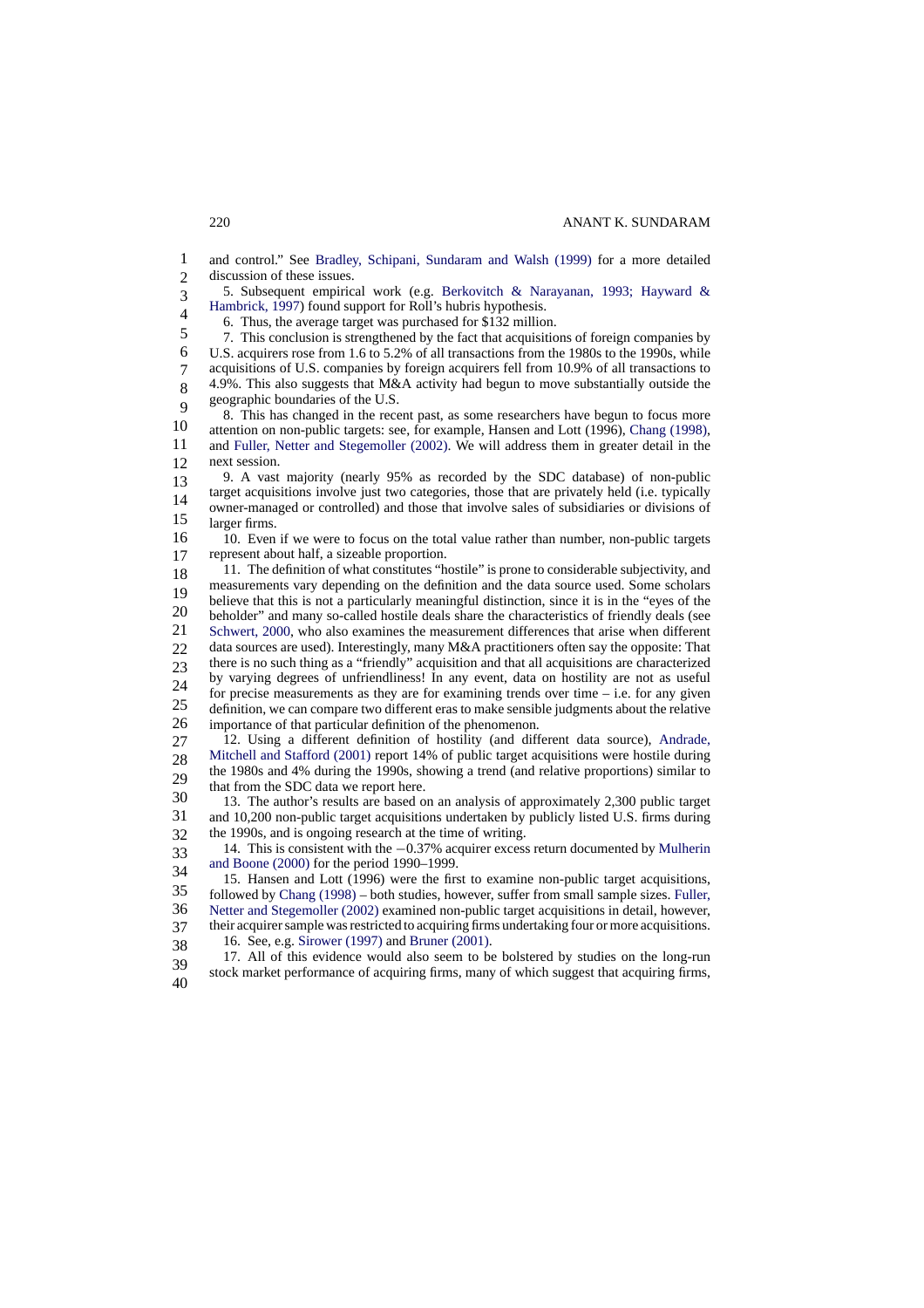<span id="page-24-0"></span>1 2 3 4 5 especially those that use stock or acquire "glamour" (as opposed to "value") targets underperform their benchmarks (see, e.g. [Loughran & Vijh, 1997; Rau & Vermaelen](#page-25-0), [1998\).](#page-25-0) However, the evidence from these studies may be of somewhat limited practical value as they have been critiqued as being fraught with statistical problems that raise questions regarding their power to sort the "good" from the "bad" (see, e.g. the critiques in [Barber & Lyon, 1997; Welch & Ritter, 2002\).](#page-25-0)

6 7 8 9 10 11 18. Recalling the well-known example (and one that is now commonly commented upon as being a failure), that of AOL's acquisition of Time Warner, the Shleifer-Vishny argument would suggest that AOL's board probably did the right thing by their shareholders. Consider that, although the acquisition, in all likelihood, destroyed AOL shareholder value in the longer run, that value destruction may have been smaller than what might have resulted if AOL had done nothing, but instead, allowed its stock price to be treated as just another dotcom play when the bubble burst!

12 13 19. [Krugman \(2002\)](#page-25-0) reports that in 1999, the average annual real compensation of the Fortune 100 CEOs (\$37.5 million) was over 1,000 times the pay of ordinary workers.

14 15 16 17 18 19 20. Prior to the 1980s, boards relied on the business judgment rule. The business judgment rule gave wide leeway to directors to respond to a tender offer without fear of personal liability. Delaware courts found this to be an inherent conflict between the directors and shareholders, and applied a higher standard of scrutiny to the actions of directors, resulting in the ruling that, when boards determine that a change of control is inevitable, their duty is to agree to the highest price possible for shareholders (the "Revlon" standard). The law in Delaware then further developed to allow the board the discretion to "just say no" to a cash tender offer. Many other states have since adopted a similar rule.

20 21 22 23 24 25 21. [Manne \(2002, p. A18\)](#page-25-0) also implies that the extensive use of stock and friendliness in takeovers had essentially become a form of side-payment to incumbents at the expense of shareholders: "The compensation paid to managers for such a change [of control] may take the form of a lucrative consulting arrangement, stock or stock options in the acquiring company, a generous severance package, or some other bonus. But the salient fact in each of these situations is that the managers and not the shareholders receive the premium being paid for control."

26 27 28 29 22. [Bebchuk, Coates and Subramanian \(2002\)](#page-25-0) argue that staggered boards do act as an effective takeover deterrent. But weighed against the rest of the empirical evidence on the ineffectiveness of antitakeover defenses (and given the relatively small sample size in their analysis), it appears hard to escape the conclusion that takeover defenses are placebo rather than poison.

30 31 32 23. This raises a larger puzzle. Many of the targets were once acquirers themselves. The question that arises is, why are firms effective capturing returns to their shareholders as targets, but not so effective in their role as acquirers?

## **REFERENCES**

- 37 38 Alchian, A., & Demsetz, H. (1972). Production, information costs, and economic organization. *American Economic Review*, *62*, 777–795.
- 39 40 Andrade, G., Mitchell, M., & Stafford, E. (2001). New evidence and perspectives on mergers. *Journal of Economic Perspectives*, *15*, 103–120.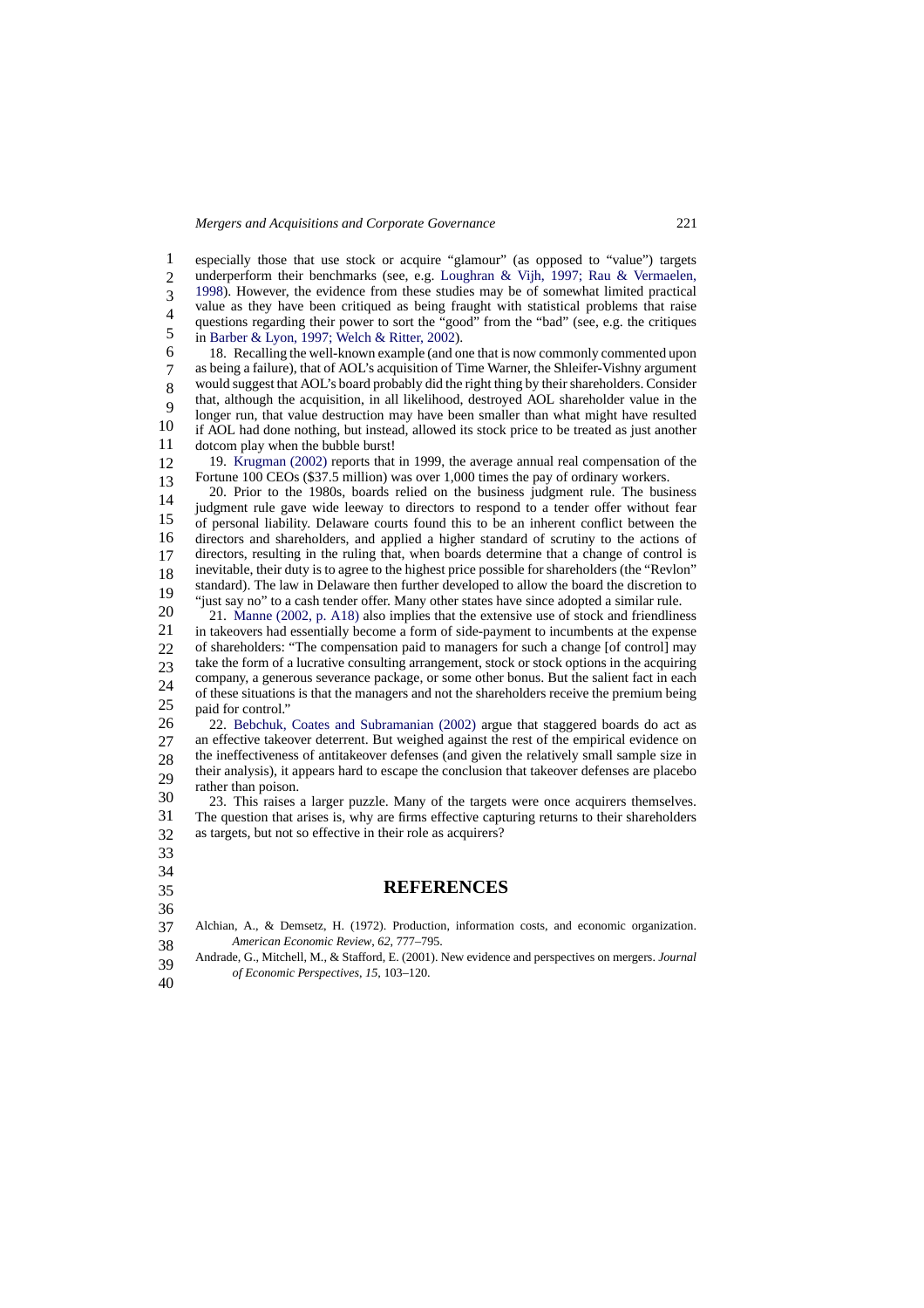#### <span id="page-25-0"></span>222 ANANT K. SUNDARAM

| $\mathbf{1}$             | Barber, B., & Lyon, J. (1997). Detecting long-run abnormal stock returns: The empirical power and                                                                               |
|--------------------------|---------------------------------------------------------------------------------------------------------------------------------------------------------------------------------|
| $\overline{c}$           | specification of test statistics. Journal of Financial Economics, 43, 341-372.                                                                                                  |
| 3                        | Bebchuk, L., Coates, I. V. J., & Subramanian, G. (2002). The powerful antitakeover force of staggered<br>boards: Theory, evidence and policy. Stanford Law Review, 55, 885–917. |
| $\overline{\mathcal{L}}$ | Bebchuk, L., Fried, J., & Walker, D. (2002). Managerial power and rent extraction in the design of                                                                              |
| 5                        | executive compensation. University of Chicago Law Review, 69, 751-846.                                                                                                          |
| 6                        | Berkovitch, E., & Narayanan, M. (1993). Motives for takeovers: An empirical investigation. Journal                                                                              |
| $\boldsymbol{7}$         | of Financial and Quantitative Analysis, 28, 347-362.                                                                                                                            |
| 8                        | Bhagat, S., & Jeffreis, R., Jr. (2002). The econometrics of corporate governance studies. Cambridge:                                                                            |
|                          | <b>MIT Press.</b>                                                                                                                                                               |
| 9                        | Bradley, M., Schipani, C., Walsh, J., & Sundaram, A. (1999). The purposes and accountability of                                                                                 |
| 10                       | the corporation in contemporary society: Corporate governance at a crossroads. Law and                                                                                          |
| 11                       | Contemporary Problems, 62, 9-86.                                                                                                                                                |
| 12                       | Bruner, R. (2001). Does M&A pay? A survey of evidence for the decision-maker. Darden Graduate                                                                                   |
| 13                       | Business School Working Paper 01-23.                                                                                                                                            |
| 14                       | Chang, S. (1998). Takeovers of privately held targets, methods of payment, and bidder returns. Journal                                                                          |
| 15                       | of Finance, 52, 773-784.                                                                                                                                                        |
| 16                       | Coase, R. (1937). The nature of the firm. <i>Economica</i> , 4, 386–405.                                                                                                        |
|                          | Coates, I. V. J. (2000). Takeover defenses in the shadow of the pill: A critique of the scientific evidence.                                                                    |
| 17                       | Texas Law Review, 79, 271-382.<br>Comment, R., & Schwert, W. (1995). Poison or placebo? Evidence on the deterrence and wealth                                                   |
| 18                       | effects of modern antitakeover measures. Journal of Financial Economics, 39, 3-43.                                                                                              |
| 19                       | Datta, D., Pinches, G., & Narayanan, V. (1992). Factors influencing wealth-creation from merger and                                                                             |
| $20\,$                   | acquisitions: A meta-analysis. Strategic Management Journal, 13, 67-86.                                                                                                         |
| 21                       | Denis, D., & McConnell, J. (2003). International corporate governance. Journal of Financial and                                                                                 |
| 22                       | Ouantitative Analysis, 38, 1–36.                                                                                                                                                |
| 23                       | Fuller, K., Netter, J., & Stegemoller, M. (2002). What do returns to acquiring firms tell us? Evidence                                                                          |
| 24                       | from firms that make many acquisitions. Journal of Finance, 57, 1763-1793.                                                                                                      |
|                          | Hansen, R. (2001). Auctions of companies. <i>Economic Inquiry</i> , 39, 30–43.                                                                                                  |
| 25                       | Hayward, M., & Hambrick, D. (1997). Explaining premiums paid for large acquisitions: Evidence of                                                                                |
| 26                       | CEO hubris. Administrative Science Quarterly, 42, 103-127.                                                                                                                      |
| 27                       | Holmstrom, B., & Kaplan, S. (2001). Corporate governance and merger activity in the U.S.: Making                                                                                |
| 28                       | sense of the 1980s and the 1990s. Journal of Economic Perspectives, 15, 121-144.                                                                                                |
| 29                       | Jarrell, G., Brickley, J., & Netter, J. (1988). The market for corporate control: The empirical evidence                                                                        |
| 30                       | since 1980. Journal of Economic Perspectives, 2, 49-68.                                                                                                                         |
| 31                       | Jensen, M., & Meckling, W. (1976). Theory of the firm: Managerial behavior, agency costs and                                                                                    |
|                          | ownership structure. Journal of Financial Economics, 3, 305-360.<br>Jensen, M., & Ruback, R. (1983). The market for corporate control: The scientific evidence. Journal         |
| 32                       | of Financial Economics, 11, 5-50.                                                                                                                                               |
| 33                       | Krugman, P. A. (2002). For richer. The Sunday New York Times Magazine (October 20).                                                                                             |
| 34                       | Loughran, T., & Vijh, A. (1997). Do long term shareholders benefit from corporate acquisitions?                                                                                 |
| 35                       | Journal of Finance, 52, 1765-1790.                                                                                                                                              |
| 36                       | Manne, H. (1965). Mergers and the market for corporate control. Journal of Political Economy, 73,                                                                               |
| 37                       | $110 - 120.$                                                                                                                                                                    |

- 38 Manne, H. (2002). Bring back the hostile takeover. *The Wall Street Journal* (June 26), A18.
- 39 Marris, R. (1964). *The economic theory of managerial capitalism*. London: Macmillan.
- 40 McDaniel, M. W. (1991). Stockholders and stakeholders. *Stetson Law Review*, *21*, 121–162.